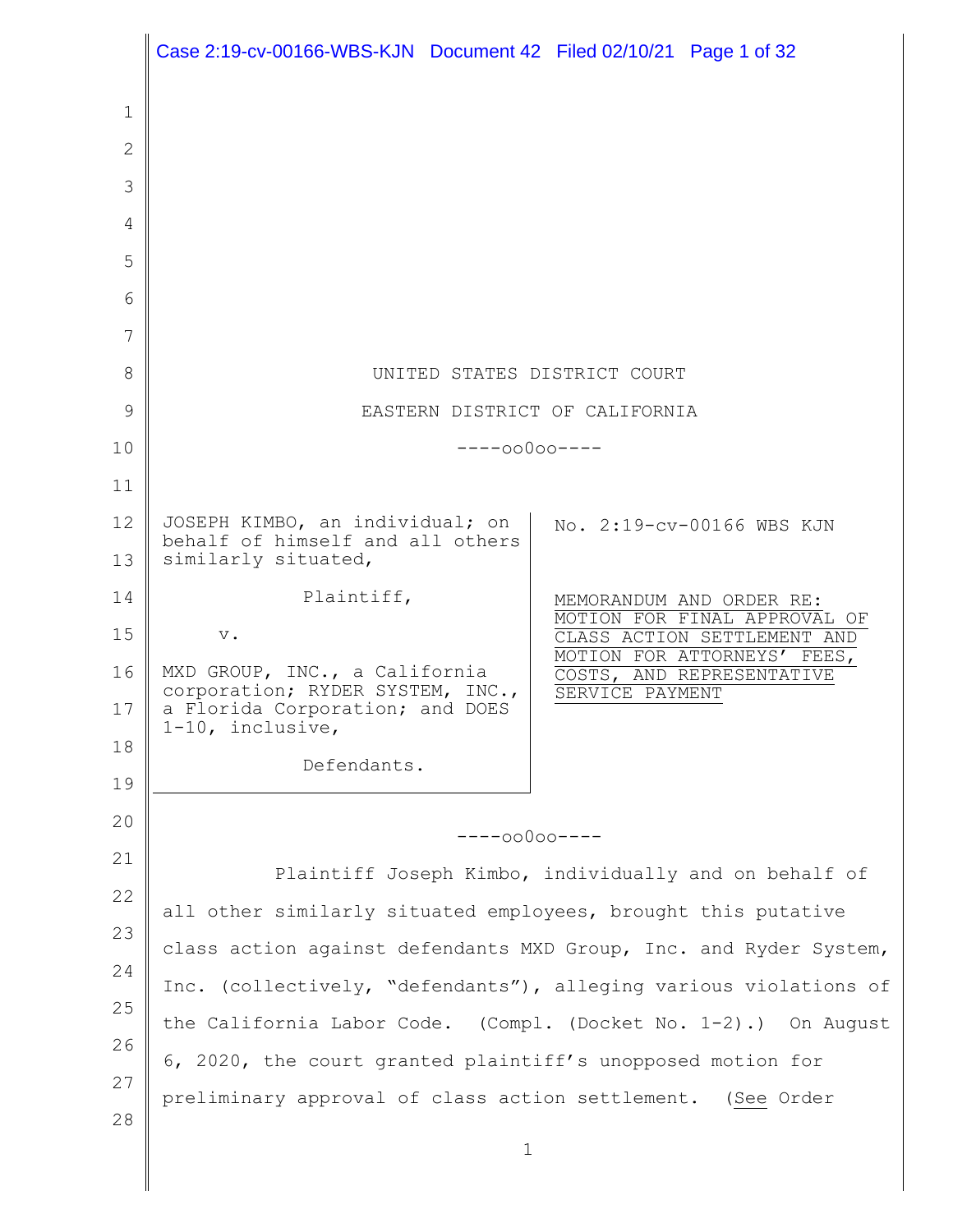#### Case 2:19-cv-00166-WBS-KJN Document 42 Filed 02/10/21 Page 2 of 32

1 2 3 4 Granting Preliminary Approval (Docket No. 30).) Plaintiff now moves unopposed for final approval of the parties' class action settlement and attorneys' fees, costs, and a class representative service payment. (See Docket Nos. 35-38.)

5 I. Discussion<sup>1</sup>

6 7 8 9 10 11 12 13 14 The Ninth Circuit has declared a strong judicial policy favoring settlement of class actions. Class Plaintiffs v. City of Seattle, 955 F.2d 1268, 1276 (9th Cir. 1992); see also Rodriguez v. W. Publ'g Corp., 563 F.3d 948, 965 (9th Cir. 2009) ("We put a good deal of stock in the product of an arms-length, non-collusive, negotiated resolution[.]") (citation omitted). Rule 23(e) provides that "[t]he claims, issues, or defenses of a certified class may be settled . . . only with the court's approval." Fed. R. Civ. P. 23(e).

15 16 17 18 19 20 21 22 23 24 "Approval under 23(e) involves a two-step process in which the Court first determines whether a proposed class action settlement deserves preliminary approval and then, after notice is given to class members, whether final approval is warranted." Nat'l Rural Telecomms. Coop. v. DIRECTV, Inc., 221 F.R.D. 523, 525 (C.D. Cal. 2004) (citing Manual for Complex Litig. (Third), § 30.41 (1995)). This court satisfied step one by granting plaintiff's unopposed motion for preliminary approval of class action settlement on August 6, 2020. (Docket No. 30.) Now, following notice to the class members, the court will consider

- 25
- 26 27 28 The court already recited the factual and procedural background in its order granting plaintiff's unopposed motion for preliminary approval of the class action settlement. (See Order Granting Preliminary Approval at 2-3.) Accordingly, the court will refrain from doing so again.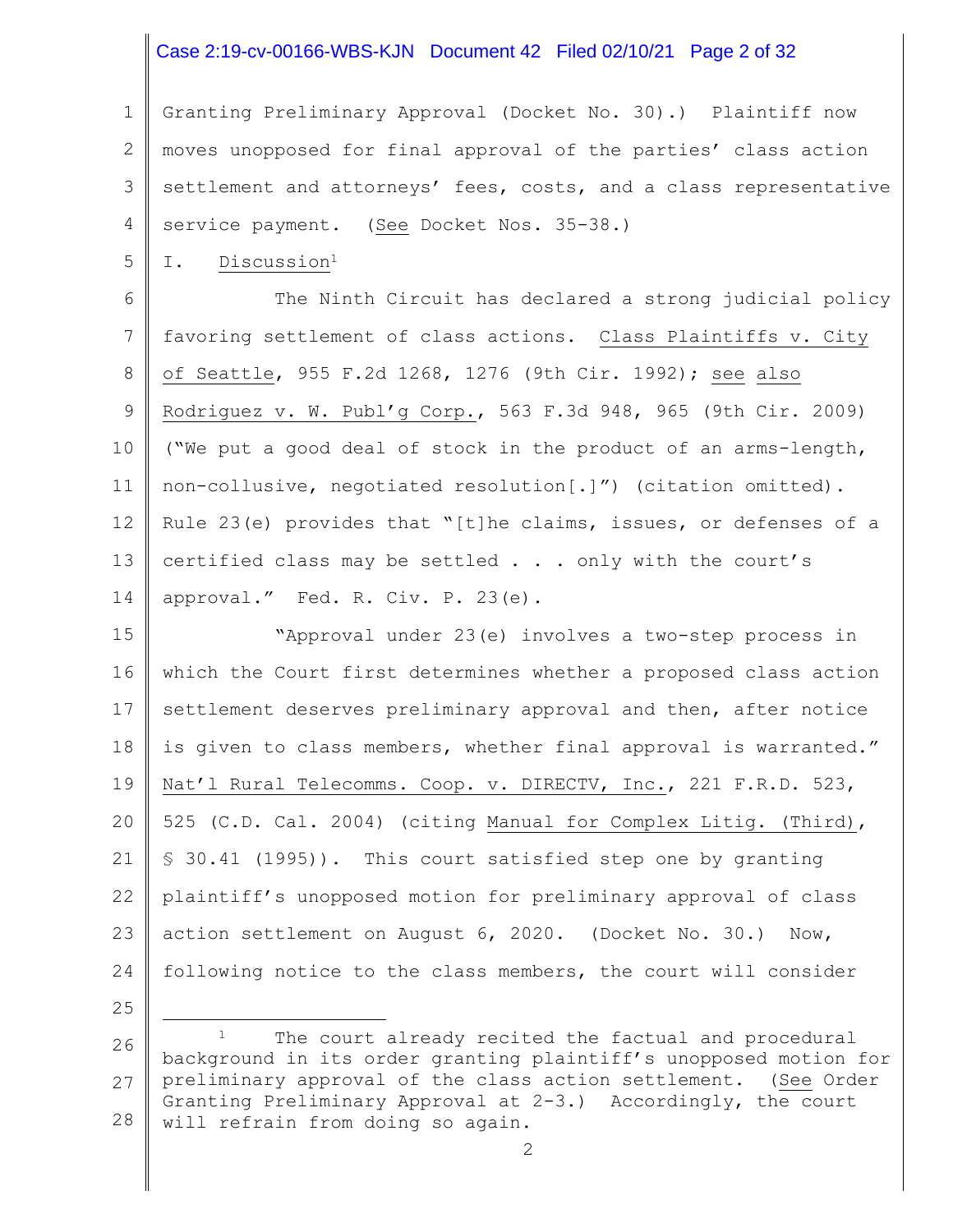## Case 2:19-cv-00166-WBS-KJN Document 42 Filed 02/10/21 Page 3 of 32

1 2 3 4 whether final approval is merited by evaluating: (1) the treatment of this litigation as a class action and (2) the terms of the settlement. See Diaz v. Tr. Territory of Pac. Islands, 876 F.2d 1401, 1408 (9th Cir. 1989).

5

14

#### A. Class Certification

6 7 8 9 10 11 12 13 A class action will be certified only if it meets the requirements of Rule 23(a)'s four prerequisites and fits within one of Rule 23(b)'s three subdivisions. Fed. R. Civ. P. 23(a)- (b). Although a district court has discretion in determining whether the moving party has satisfied each Rule 23 requirement, the court must conduct a rigorous inquiry before certifying a class. See Califano v. Yamasaki, 442 U.S. 682, 701 (1979); Gen. Tel. Co. of Sw. v. Falcon, 457 U.S. 147, 161 (1982).

#### 1. Rule 23(a)

15 16 17 18 19 20 21 22 23 24 25 26 Rule 23(a) restricts class actions to cases where: (1) the class is so numerous that joinder of all members is impracticable; (2) there are questions of law or fact common to the class; (3) the claims or defenses of the representative parties are typical of the claims or defenses of the class; and (4) the representative parties will fairly and adequately protect the interests of the class. Fed. R. Civ. P. 23(a). These requirements are commonly referred to as numerosity, commonality, typicality, and adequacy of representation. In the court's order granting preliminary approval of the settlement, the court found that the putative class satisfied the Rule 23(a) requirements. (See Order Granting Preliminary Approval at 5-12.) Since granting preliminary approval, the court has learned that plaintiff, and plaintiff

27 alone, has submitted a Proof of Costs for approximately \$19,000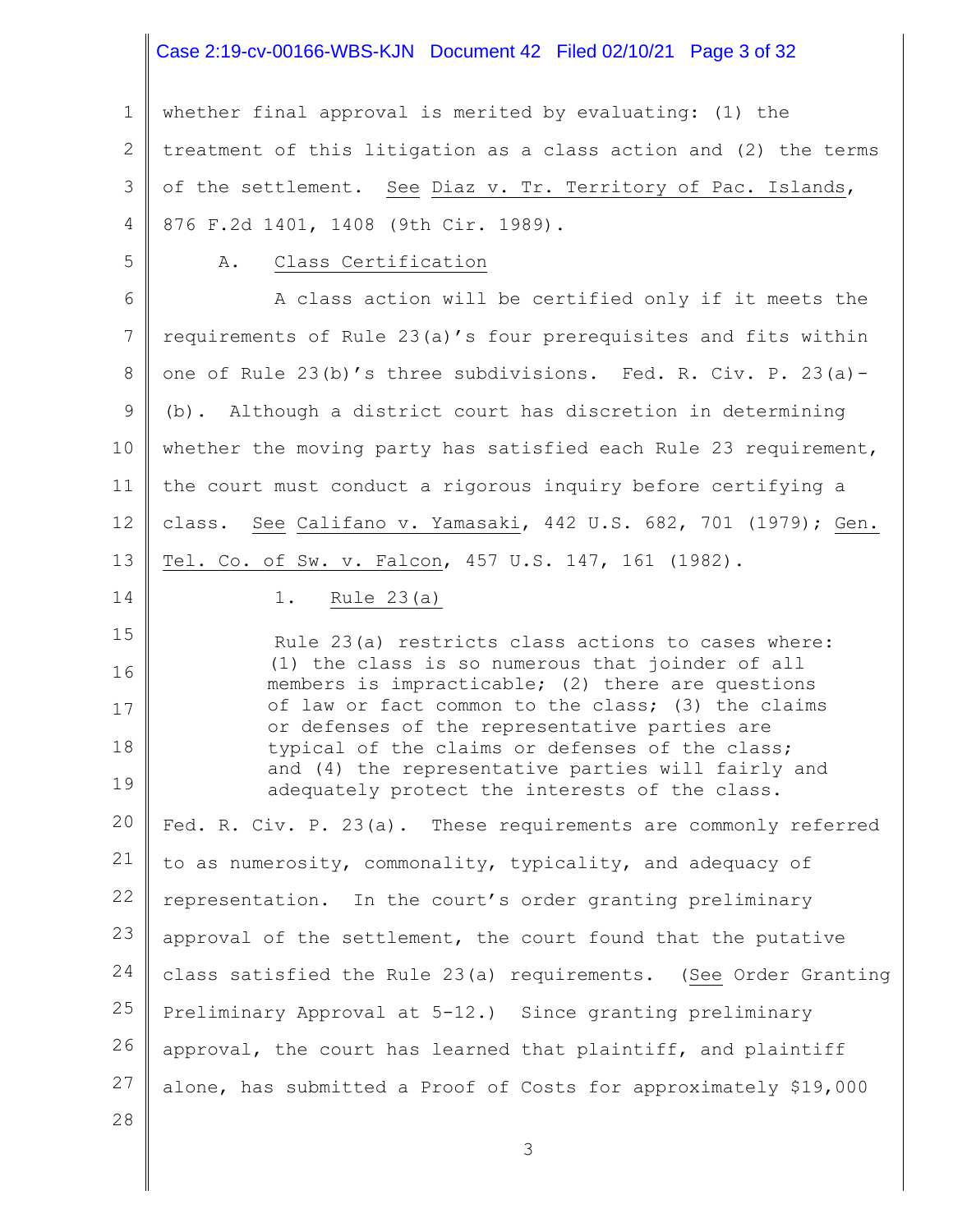## Case 2:19-cv-00166-WBS-KJN Document 42 Filed 02/10/21 Page 4 of 32

1 2 3 4 5 6 7 to the Settlement Administrator, as contemplated by the Settlement Agreement. (See Konecky PA Decl., Ex. 1 ("Settlement Agreement") ¶¶ 81(c) (Docket No. 26-2).) As discussed more fully below, in Section I.E., though this information will affect the court's analysis of Kimbo's request for a service award, it does not alter the court's conclusion that Kimbo is an adequate representative of the class under Rule 23(a)(4).

8 9 10 11 12 13 14 The court is unaware of any other changes that would affect its conclusion that the putative class satisfies the Rule 23(a) requirements, and the parties have not indicated that they are aware of any such developments. (Mot. for Final Approval at 5-8 (Docket No. 38).) The court therefore finds that the class definition proposed by plaintiff meets the requirements of Rule 23(a).

15

### 2. Rule 23(b)

16 17 18 19 20 21 22 23 24 25 26 27 28 An action that meets all the prerequisites of Rule 23(a) may be certified as a class action only if it also satisfies the requirements of one of the three subdivisions of Rule 23(b). Leyva v. Medline Indus. Inc., 716 F.3d 510, 512 (9th Cir. 2013). In its order granting preliminary approval of the settlement, the court found that both the predominance and superiority prerequisites of Rule 23(b)(3) were satisfied, but requested that plaintiff address why a substantially similar case pending before the Los Angeles Superior Court, Espinoza v. Williams-Sonoma, Inc., Case No. BC69245 does not detract from judicial economy. (Order Granting Preliminary Approval at 12- 15.) Plaintiff represents in its motion for final approval that members of the class represented in Espinoza have been expressly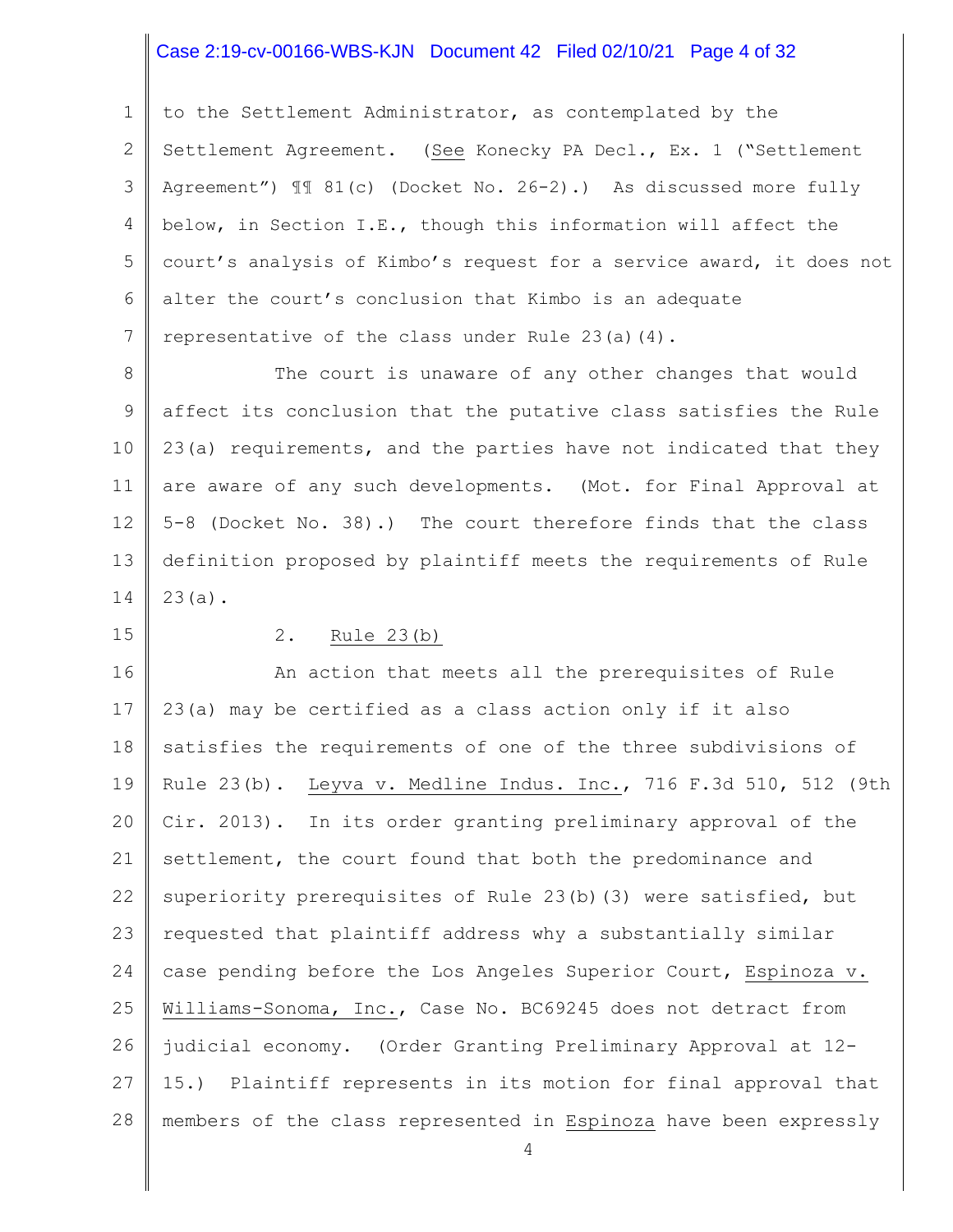### Case 2:19-cv-00166-WBS-KJN Document 42 Filed 02/10/21 Page 5 of 32

1 2 3 4 5 6 7 8 9 10 11 12 13 14 15 16 carved out of the Settlement Agreement here. (See Pl.'s Mot. for Final Approval at 4 n.1 (Docket No. 38-2).) Espinoza brings analogous claims on behalf of individuals who currently and formerly provided transportation services to defendants out of the warehouse located at 21508 Baker Parkway, City of Industry, CA any time since February 13, 2014. (See id.) The Settlement Agreement here expressly excludes individuals who worked at or out of the 21508 Baker Parkway warehouse. Accordingly, the court is satisfied that the risk of class certification here "creat[ing] one more action" that subjects defendants to a multiplicity of litigation or inconsistent judgments is low. See Zinser v. Accufix Res. Inst., Inc., 253 F.3d 1180, 1191 (9th Cir. 2001). The court is unaware of any other changes that would affect its conclusion that Rule 23(b)(3) is satisfied. Because the settlement class satisfies both Rule 23(a) and 23(b)(3), the court will grant final class certification of this action.

17

#### 3. Rule 23(c)(2) Notice Requirements

18 19 20 21 22 23 24 25 26 27 28 If the court certifies a class under Rule  $23(b)(3)$ , it "must direct to class members the best notice that is practicable under the circumstances, including individual notice to all members who can be identified through reasonable effort." Fed. R. Civ. P.  $23(c)(2)(B)$ . Rule  $23(c)(2)$  governs both the form and content of a proposed notice. See Ravens v. Iftikar, 174 F.R.D. 651, 658 (N.D. Cal. 1997) (citing Eisen v. Carlisle & Jacquelin, 417 U.S. 156, 172–77 (1974)). Although that notice must be "reasonably certain to inform the absent members of the plaintiff class," actual notice is not required. Silber v. Mabon, 18 F.3d 1449, 1454 (9th Cir. 1994) (citation omitted).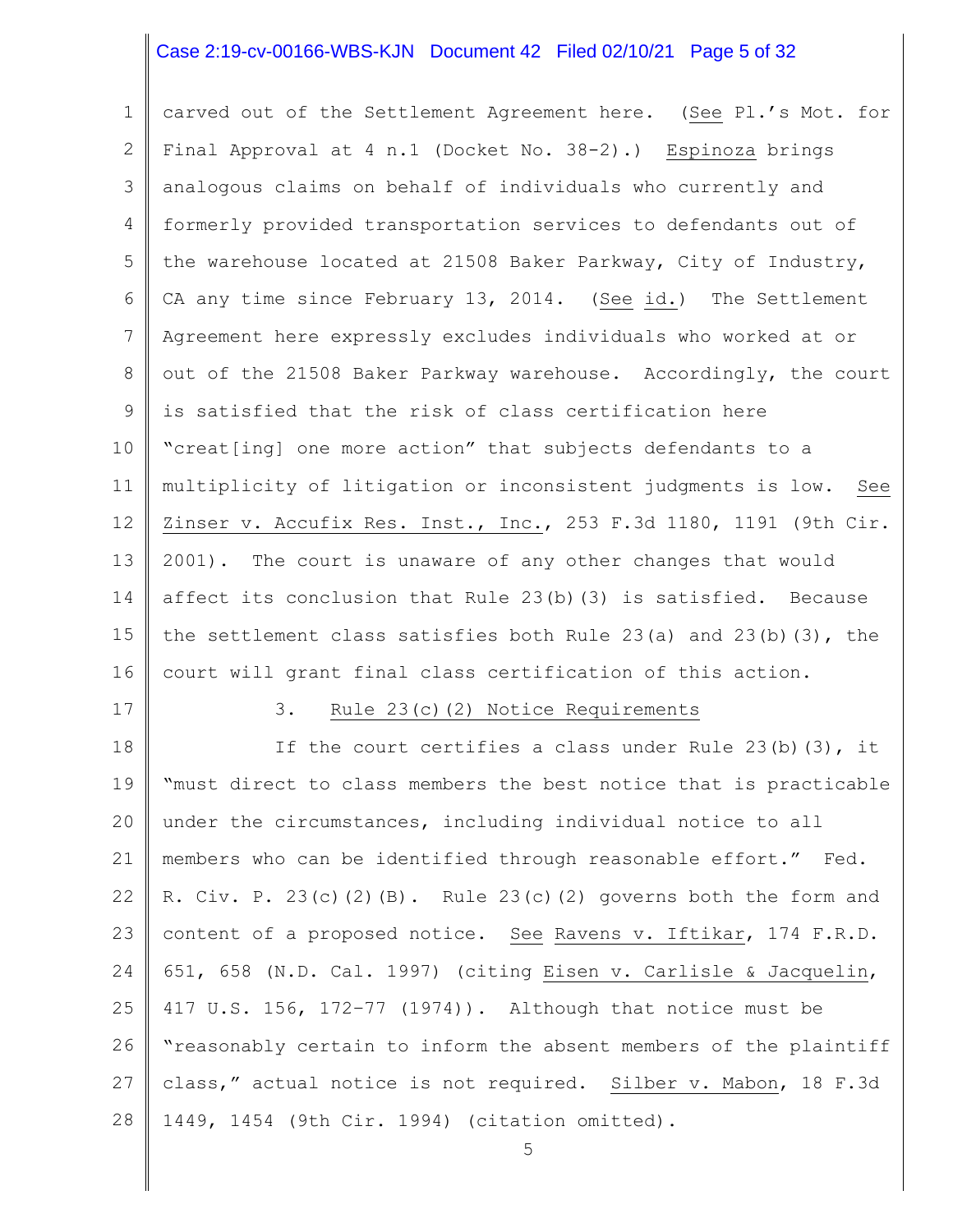### Case 2:19-cv-00166-WBS-KJN Document 42 Filed 02/10/21 Page 6 of 32

1 2 3 4 5 6 7 The parties selected Heffler Claims Group LLC ("Heffler") to serve as the Settlement Administrator. (Decl. of Scott M. Fenwick in Supp. of Final Approval ("Fenwick Decl.") ¶ 3 (Docket No. 38-1).) Defendants timely provided Heffler with the class list, including the class members' names, social security numbers, last known addresses, and total number of applicable workweeks worked.2 (Id. ¶¶ 3-5.)

8 9 10 11 12 13 14 15 16 17 18 19 20 21 22 23 To ensure delivery of the notice packets, Heffler requested and obtained updated class list data sets through an iterative process with defense counsel to ensure that class member information was aligned and de-duplicated, and ran the data through the United States Postal Service's National Change of Address Database. (Id. ¶¶ 5, 10.) Notice packets were mailed to the 898 class members for whom Heffler received social security number data by First Class Mail on November 13, 2020. (Id. ¶ 10.) Heffler mailed notice packets to twelve additional class members by First Class Mail on November 19, 2020, upon receiving social security number data from the parties. (Id.) Heffler has calculated the settlement shares pertaining to the twelve class members for whom a social security number has not been identified and has set them aside in a "Reserve Fund." (Id.) Heffler represents that it is working with Plaintiffs' counsel to notify these Class Members of the Settlement and their

<sup>25</sup> 26 27 28 <sup>2</sup> Plaintiff originally anticipated there would be "more than 900" class members identifiable from defendants' records. (See Order Granting Preliminary Approval at 5.) Following the preliminary approval motion, defendants confirmed 922 class members after a diligent record search, 910 of which they were able to provide Heffler with a social security number. (Fenwick Decl. ¶ 10.)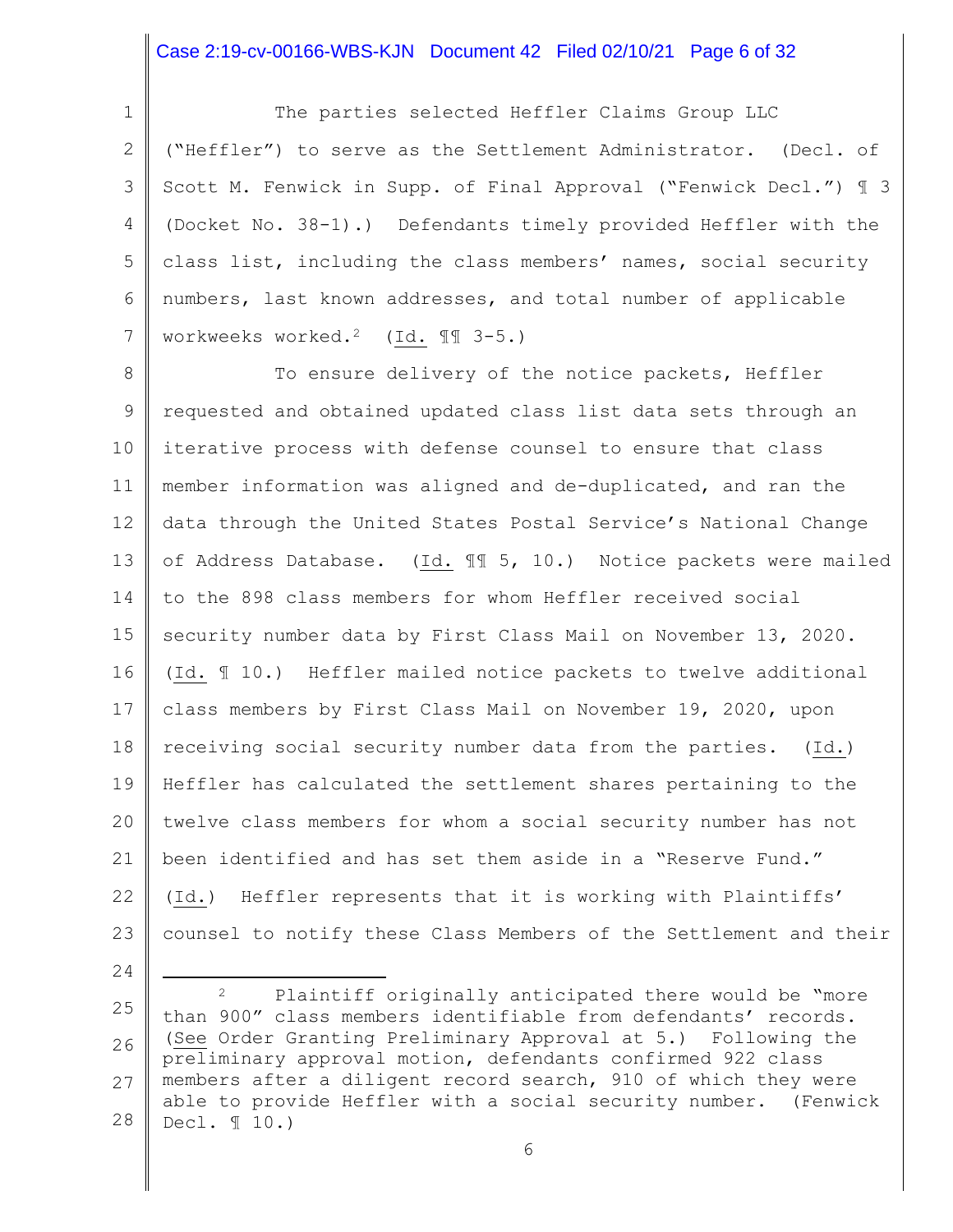### Case 2:19-cv-00166-WBS-KJN Document 42 Filed 02/10/21 Page 7 of 32

1

2

settlement awards, and the need to obtain their Social Security Numbers in a secure manner before payment can be made. (See id.)

3 4 5 6 7 8 9 10 11 12 13 14 15 As of January 11, 2021, Heffler has received nine notices returned by the USPS with a forwarding address and 103 notices returned by the USPS as undeliverable as addressed. (Id. at ¶¶ 11-12.) Heffler has re-mailed the nine notices with provided forwarding addresses to those addresses, and sent 87 records through a skip trace process with LexisNexis. (Id.) Heffler obtained 77 updated addresses through the skip trace process and remailed notices to those addresses. (Id.) The deadline to request exclusion from the settlement has passed without any class member opting out, objecting, or disputing his or her calculated number of workweeks. (Id. at ¶¶ 13-16.) Heffler has received one "Proof of Costs" from a class member. (See id.)

16 17 18 19 20 21 22 23 24 25 26 27 28 "Notice is satisfactory if it 'generally describes the terms of the settlement in sufficient detail to alert those with adverse viewpoints to investigate and to come forward and be heard.'" Churchill Vill., L.L.C. v. Gen. Elec., 361 F.3d 566, 575 (9th Cir. 2004) (quoting Mendoza v. Tucson Sch. Dist. No. 1, 623 F.2d 1338, 1352 (9th Cir. 1980)). The notice identifies the parties, explains the nature of the proceedings, defines the class, provides the terms of the settlement, and explains the procedure for objecting or opting out of the class. (Fenwick Decl.  $\text{\texttt{I}}$  9, Ex. B.) The notice also explains how class members' individual settlement awards will be calculated, the amount that class members can expect to receive, and how members of the Motor Carrier Class could submit Proofs of Costs to the Settlement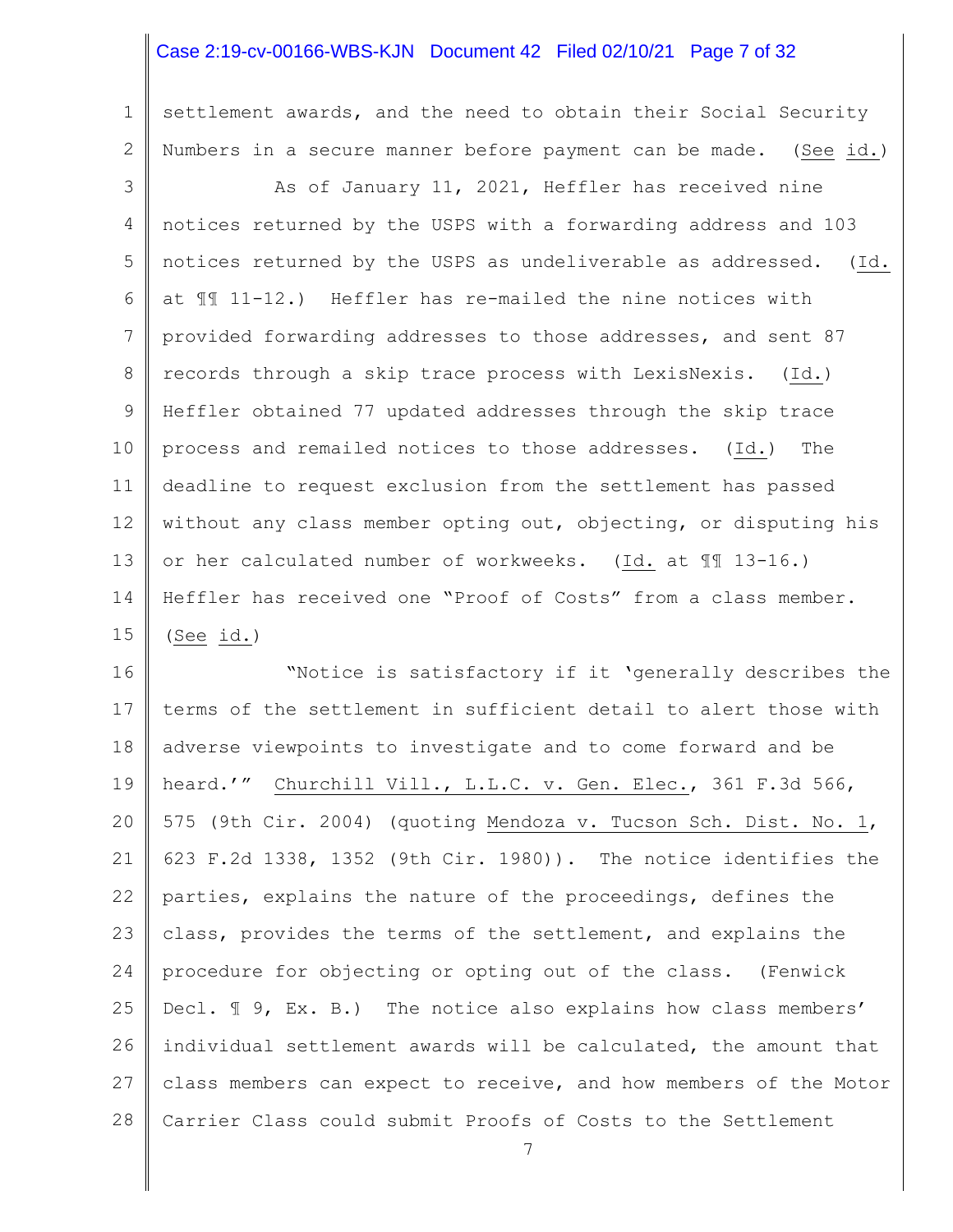#### Case 2:19-cv-00166-WBS-KJN Document 42 Filed 02/10/21 Page 8 of 32

1 2 Administrator. (Id.) Accordingly, the notice complies with Rule  $23(c)(2)(B)'$ s requirements.

## 3

4

## B. Rule 23(e): Fairness, Adequacy, and Reasonableness of Proposed Settlement

5 6 7 8 9 10 11 12 13 14 15 16 17 18 19 20 21 22 23 24 25 26 27 28 Having determined that class treatment is warranted, the court must now address whether the terms of the parties' settlement appear fair, adequate, and reasonable. See Fed. R. Civ. P. 23(e)(2). To determine the fairness, adequacy, and reasonableness of the agreement, Rule 23(e) requires the court to consider four factors: "(1) the class representatives and class counsel have adequately represented the class; (2) the proposal was negotiated at arm's length; (3) the relief provided for the class is adequate; and (4) the proposal treats class members equitably relative to each other." Id. The Ninth Circuit has also identified eight additional factors the court may consider, many of which overlap substantially with Rule 23(e)'s four factors: The strength of the plaintiff's case; the risk, expense, complexity, and likely duration of further litigation; the risk of maintaining class action status throughout the trial; the amount offered in settlement; the extent of discovery completed and the stage of the proceedings; the experience and views of counsel; the presence of a governmental participant; and the reaction of the class members to the proposed settlement. Hanlon v. Chrysler Corp., 150 F.3d 1011, 1026 (9th Cir. 1998).<sup>3</sup> <sup>3</sup> Because claims under PAGA are "a type of qui tam action" in which an employee brings a claim as an agent or proxy of the state's labor law enforcement agencies, the court must also "review and approve" settlement of plaintiff's and other class members' PAGA claims along with their class claims. See Cal. Lab. Code § 2669(k)(2); Sakkab v. Luxottica Retail N. Am., Inc., 803 F.3d 425, 435-36 (9th Cir. 2015). Though "[the] PAGA does not establish a standard for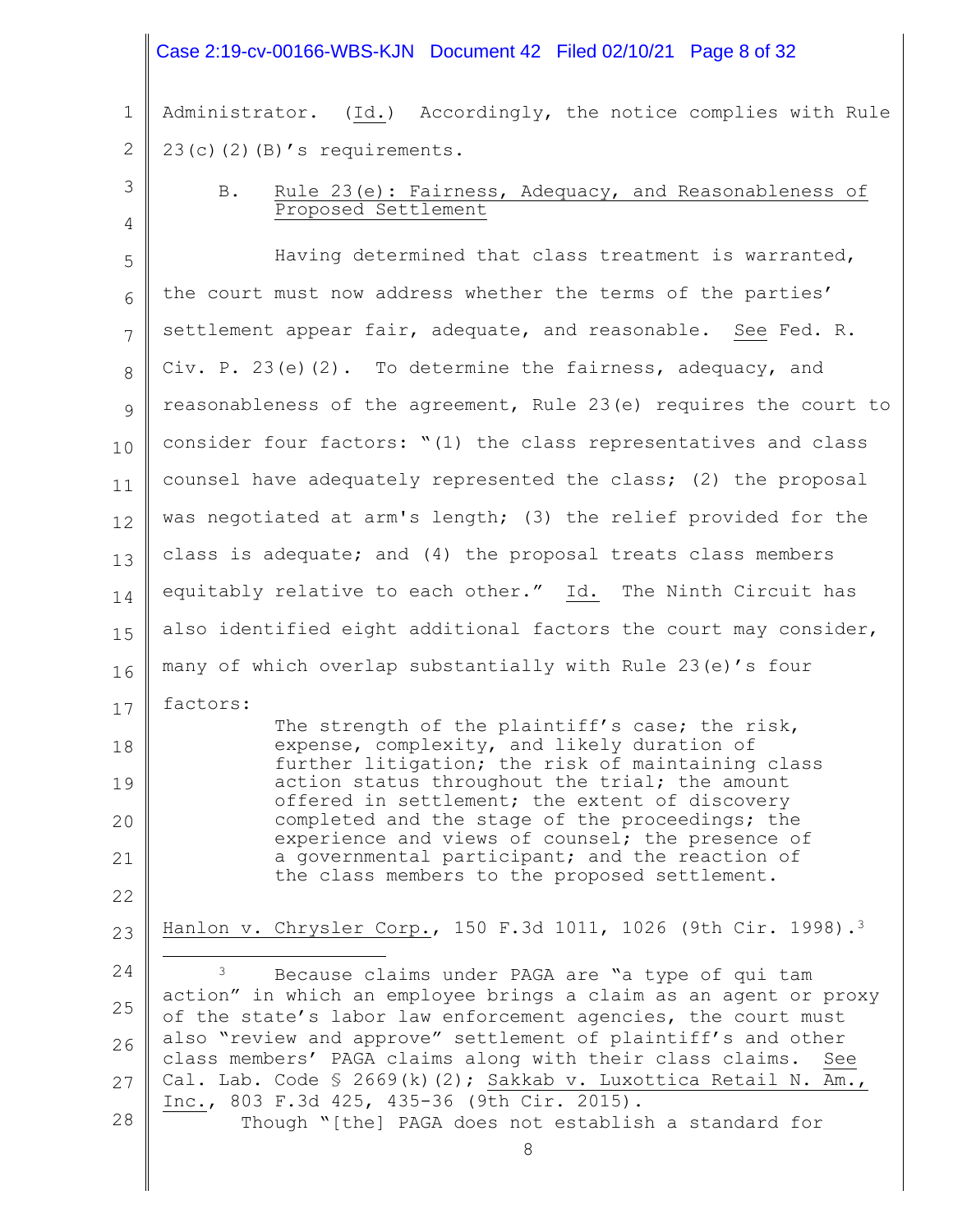|             | Case 2:19-cv-00166-WBS-KJN Document 42 Filed 02/10/21 Page 9 of 32                                                                 |
|-------------|------------------------------------------------------------------------------------------------------------------------------------|
| $\mathbf 1$ | Adequate Representation<br>$1$ .                                                                                                   |
| 2           | The court must first consider whether "the class                                                                                   |
| 3           | representatives and class counsel have adequately represented the                                                                  |
| 4           | class." Fed. R. Civ. P. 23(e)(2)(A). This analysis is                                                                              |
| 5           | "redundant of the requirements of Rule 23(a) $(4)$ " Hudson                                                                        |
| 6           | v. Libre Tech., Inc., No. 3:18-cv-1371-GPC-KSC, 2020 WL 2467060,                                                                   |
| 7           | at *5 (S.D. Cal. May 13, 2020) (quoting Rubenstein, 4 Newberg on                                                                   |
| 8           | Class Actions § 13:48 (5th ed.)) see also In re GSE Bonds Antitr.                                                                  |
| 9           | Litig., 414 F. Supp. 3d 686, 701 (S.D.N.Y. 2019) (noting                                                                           |
| 10          | similarity of inquiry under Rule $23(a)$ (4) and Rule $23(e)$ (2) (A)).                                                            |
| 11          | Because the Court has found that the proposed class                                                                                |
| 12          | satisfies Rule 23(a)(4) for purposes of class certification, the                                                                   |
| 13          | adequacy factor under Rule $23(e)$ $(2)$ $(A)$ is also met. See Hudson,                                                            |
| 14          | 2020 WL 2467060, at *5.                                                                                                            |
| 15          | 2.<br>Negotiation of the Settlement Agreement                                                                                      |
| 16          | Counsel for both sides appear to have diligently                                                                                   |
| 17          | pursued settlement after thoughtfully considering the strength of                                                                  |
| 18          | their arguments and potential defenses. The parties participated                                                                   |
| 19          | in an arms-length mediation before an experienced employment                                                                       |
| 20          | litigation mediator, Antonio Piazza, on December 19, 2019,                                                                         |
| 21          |                                                                                                                                    |
| 22          | evaluating PAGA settlements," Rodriguez, 2019 WL 331159 at *4<br>(citing Smith v. H.F.D. No. 55, Inc., No. 2:15-CV-01293 KJM KJN,  |
| 23          | 2018 WL 1899912, at *2 (E.D. Cal. Apr. 20, 2018)), a number of                                                                     |
| 24          | district courts have applied the eight Hanlon factors, listed<br>above, to evaluate PAGA settlements. See, e.g., Smith, 2018 WL    |
| 25          | 1899912, at *2; Ramirez, 2017 WL 3670794, at *3; O'Connor v. Uber<br>Techs., 201 F. Supp. 3d 1110, 1134 (N.D. Cal. 2016). "Many of |
| 26          | these factors are not unique to class action lawsuits and bear on                                                                  |
| 27          | whether a settlement is fair and has been reached through an<br>adequate adversarial process." See Ramirez, 2017 WL 3670794, at    |
| 28          | *3. Thus, the court finds that these factors will also govern<br>its review of the PAGA settlement. See id.                        |
|             | 9                                                                                                                                  |

Π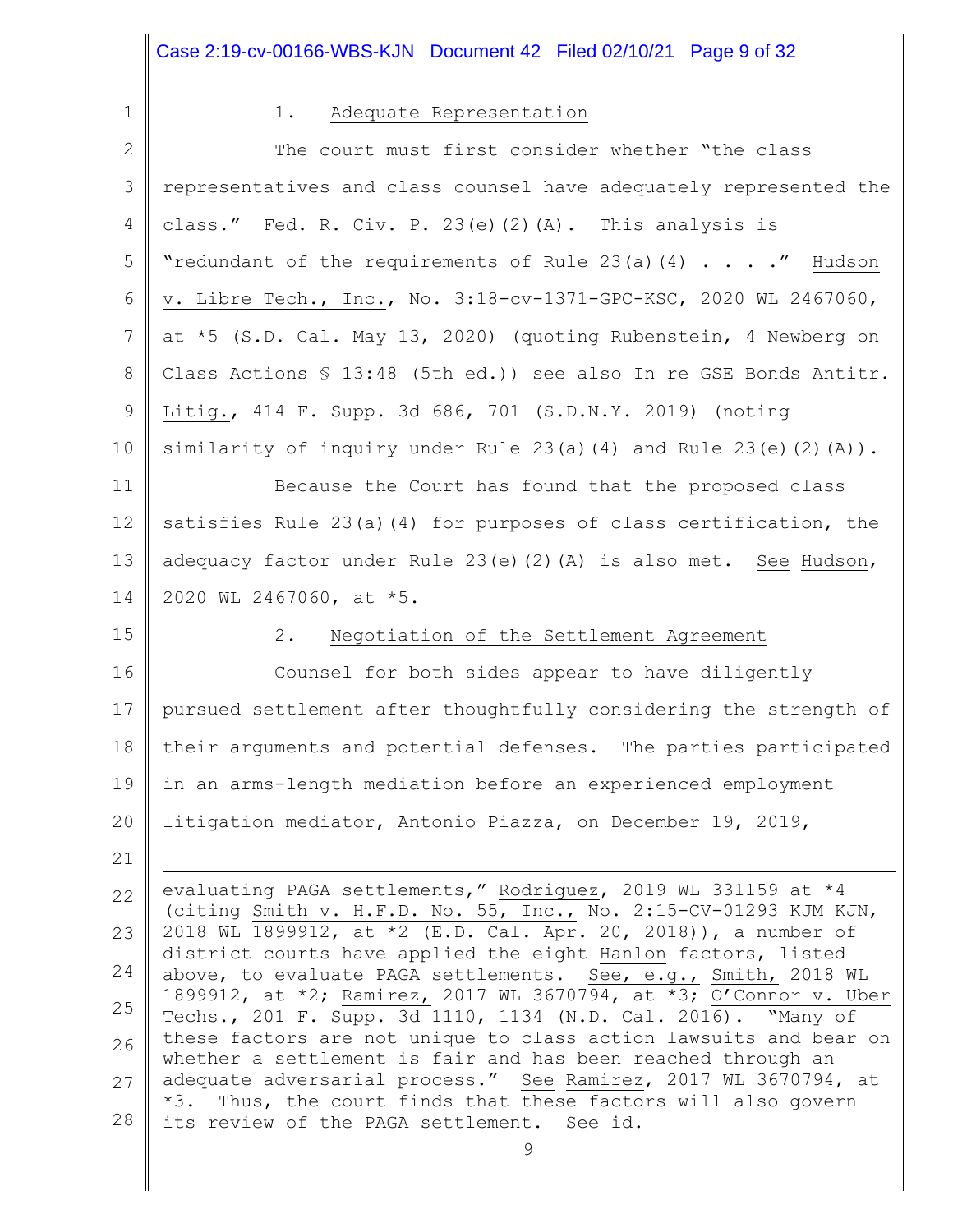### Case 2:19-cv-00166-WBS-KJN Document 42 Filed 02/10/21 Page 10 of 32

1 2 3 4 5 6 7 8 9 10 11 12 13 ultimately agreeing to the principal terms of a settlement and executing a Memorandum of Understanding to memorialize the agreement at the close of mediation. (Decl. of Joshua Konecky in Support of Motion for Preliminary Approval ("Konecky PA Decl.") ¶¶ 14-15 (Docket No. 26-2).) Given the sophistication and experience of plaintiff's counsel and the parties' representation that the settlement reached was the product of arms-length bargaining, the court does not question that the proposed settlement is in the best interest of the class. See Fraley v. Facebook, Inc., 966 F. Supp. 2d 939, 942 (N.D. Cal. 2013) (holding that a settlement reached after informed negotiations "is entitled to a degree of deference as the private consensual decision of the parties" (citing Hanlon, 150 F.3d at 1027)).

14

## 3. Adequate Relief

15 16 17 18 19 20 21 22 23 24 In determining whether a settlement agreement provides adequate relief for the class, the court must "take into account (i) the costs, risks, and delay of trial and appeal; (ii) the effectiveness of any proposed method of distributing relief to the class, including the method of processing class-member claims; (iii) the terms of any proposed award of attorney's fees, including timing of payment; and (iv) any [other] agreement[s]" made in connection with the proposal. See Fed. R. Civ. P. 23(e)(2)(C); Baker v. SeaWorld Entm't, Inc., No. 14-cv-02129-MMA-AGS, 2020 WL 4260712, at \*6-8 (S.D. Cal. Jul. 24, 2020).

25 26 27 28 The court notes that, in evaluating whether the settlement provides adequate relief, it must consider several of the same factors as outlined in Hanlon, including the strength of the plaintiff's case, the risk,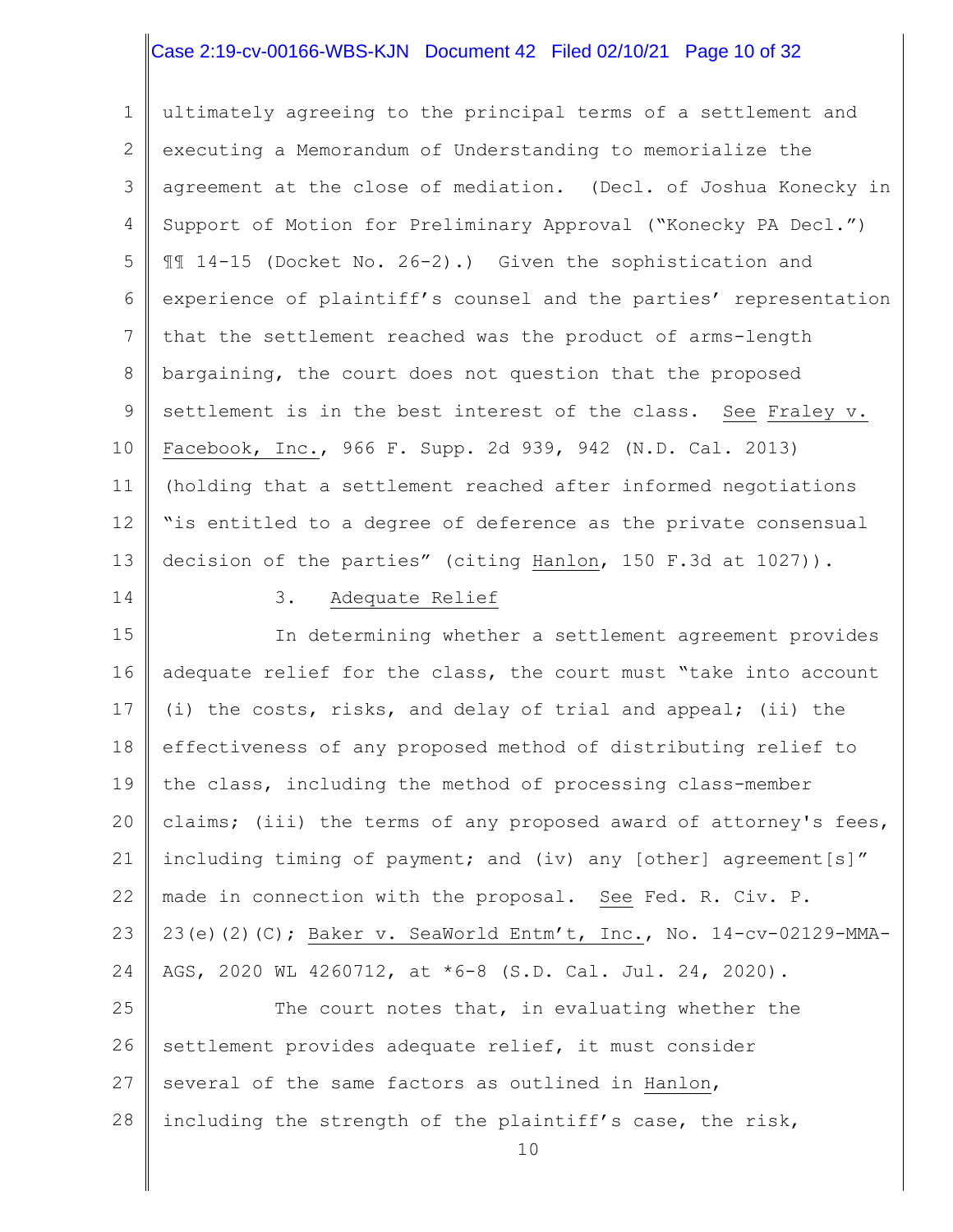#### Case 2:19-cv-00166-WBS-KJN Document 42 Filed 02/10/21 Page 11 of 32

1 2 3 4 expense, complexity, and likely duration of further litigation, the risk of maintaining class action status throughout the trial, and the amount offered in settlement. See Hanlon, 150 F.3d at 1026.

5 6 7 8 9 10 11 12 13 14 15 16 17 18 19 20 21 22 23 24 25 26 27 28 In determining whether a settlement agreement is substantively fair to class members, the court must balance the value of expected recovery against the value of the settlement offer. See In re Tableware Antitrust Litig., 484 F. Supp. 2d 1078, 1080 (N.D. Cal. 2007). Here, plaintiff's counsel estimates that motor carrier class members will receive an average of approximately \$8,871, while non-carrier class members will receive an average of approximately \$1,074. (Konecky PA Decl. ¶ 29.) Each class member's individual share of the settlement is proportional to the number of weeks the class member worked for defendants during the time period covered by the Settlement Agreement. (See Konecky PA Decl., Ex. 1 ("Settlement Agreement") ¶¶ 68, 81 (Docket No. 26-2); Konecky PA Decl. ¶ 22; Order Granting Stipulation to Amend the Class Action Settlement Agreement ("Amendment to Settlement Agreement") (Docket No. 34).) Additionally, the workweeks for Motor Carrier Class Members will be calculated at 4 times the workweek payment rate for class members whereas the workweeks for Non-Carrier Class Members shall be calculated at the single workweek payment rate for class members. (Settlement Agreement ¶ 81(d); Konecky PA Decl. ¶ 23; Amendment to Settlement Agreement.) The parties state that they have allocated the workweeks in this fashion to account for the relative strength and value of the Motor Carrier Class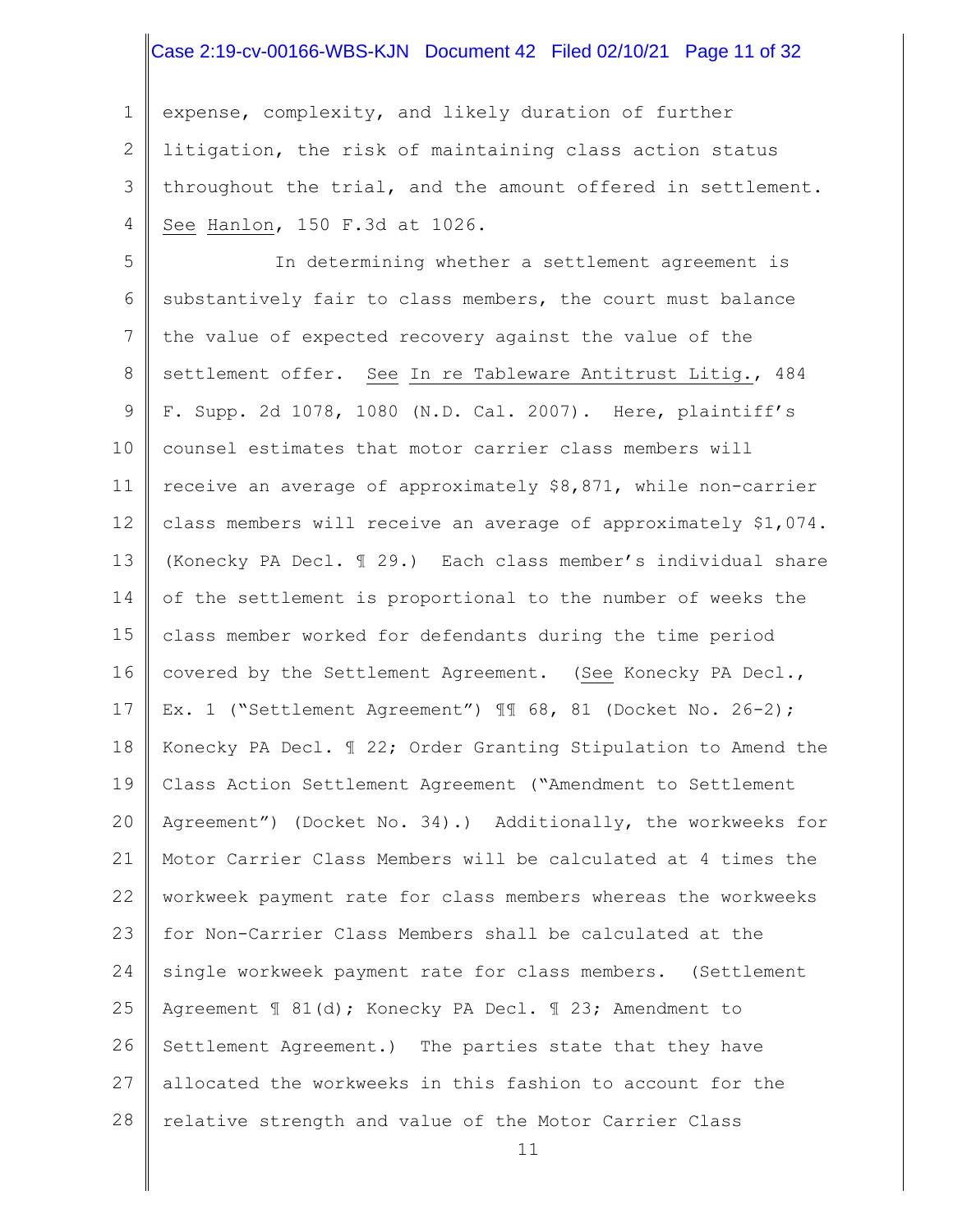#### Case 2:19-cv-00166-WBS-KJN Document 42 Filed 02/10/21 Page 12 of 32

1 2 3 4 5 6 7 8 9 10 Members' and Non-Carrier Class Members' claims, given that the Motor Class Carrier Members have claims for unreimbursed expenses and unlawful deductions that are of significantly higher value than the claims of the Non-Carrier Class Members. Because the amount class members receive is based on the number of workweeks each class member worked for defendants during the period covered by the Settlement Agreement and accounts for the relative strength of each class member's claim, the court finds that it is an effective method of distributing relief to the class.

11 12 13 14 15 16 17 18 19 20 21 22 23 24 25 26 27 28 The Settlement Agreement also sets aside \$150,000 of the common fund for civil penalties under PAGA, \$37,500 of which will be distributed evenly to the PAGA Group, the subset of class members who worked for defendants during the PAGA period. (See Settlement Agreement ¶ 19.) While plaintiff's counsel remained confident and committed to the merits of plaintiffs' case throughout litigation, counsel recognizes that defendants had legitimate defenses to these claims that risked reducing the amount plaintiff and the class could recover at trial, including that (1) plaintiff's meal and rest period claims were preempted by the Federal Motor Carrier Safety Administration's hours of service regulations; (2) that drivers traveling in the stream of interstate commerce cannot recover for overtime violations under the Motor Carrier Act exemption, and (3) that even if plaintiff were to prevail on the issues of liability, that he would not be entitled to the amount of damages claimed in his complaint. (See Konecky PA Decl. ¶¶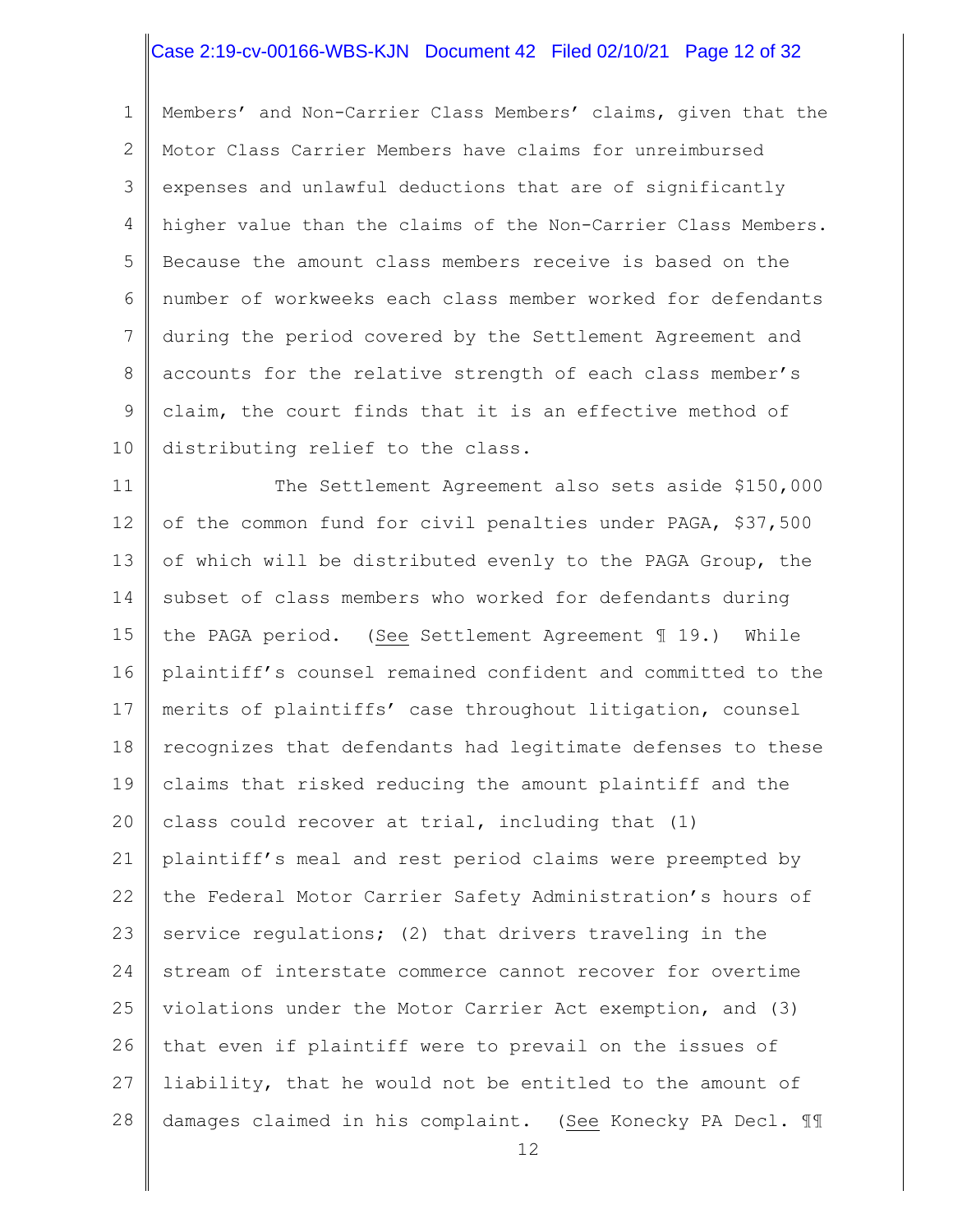#### Case 2:19-cv-00166-WBS-KJN Document 42 Filed 02/10/21 Page 13 of 32

1 2 3 4 5 40-47.) Because the amount of penalties plaintiff would be entitled to under the PAGA depends on how many violations of the California Labor Code defendants committed, these defenses also potentially apply to plaintiff's PAGA claim.  $(See id.)$ 

6 7 8 9 10 11 12 13 14 15 16 17 18 19 20 21 22 23 24 25 26 27 28 Plaintiff's counsel also represents that, absent settlement, the parties most likely would have had to litigate class certification and summary judgment, both of which would cause additional expense and substantially reduce, delay, or eliminate class members' recovery. (See id. ¶¶ 41, 45.) Furthermore, defendant would have been likely to appeal a favorable judgment for plaintiff, resulting in further expense and exacerbating defendant's potential bankruptcy. (Id. ¶¶ 64-65.) Given the strength of plaintiff's claims and defendants' potential exposure, as well as the risk, expense, and complexity involved in further litigation, the court is satisfied that the settlement and resulting distribution provides a strong result for the class. (Id.) While the settlement amount represents "more than the defendants feel those individuals are entitled to" and will potentially be "less than what some class members feel they deserve," the settlement offers class members the prospect of some recovery, instead of none at all. See Officers for Justice v. Civil Serv. Comm'n, 688 F.2d 615, 628 (9th Cir. 1982). In light of the claims at issue and the defendants' potential exposure, the court finds that the substance of the settlement is fair to class members and thereby "falls within the range of possible approval." See Tableware, 484 F. Supp.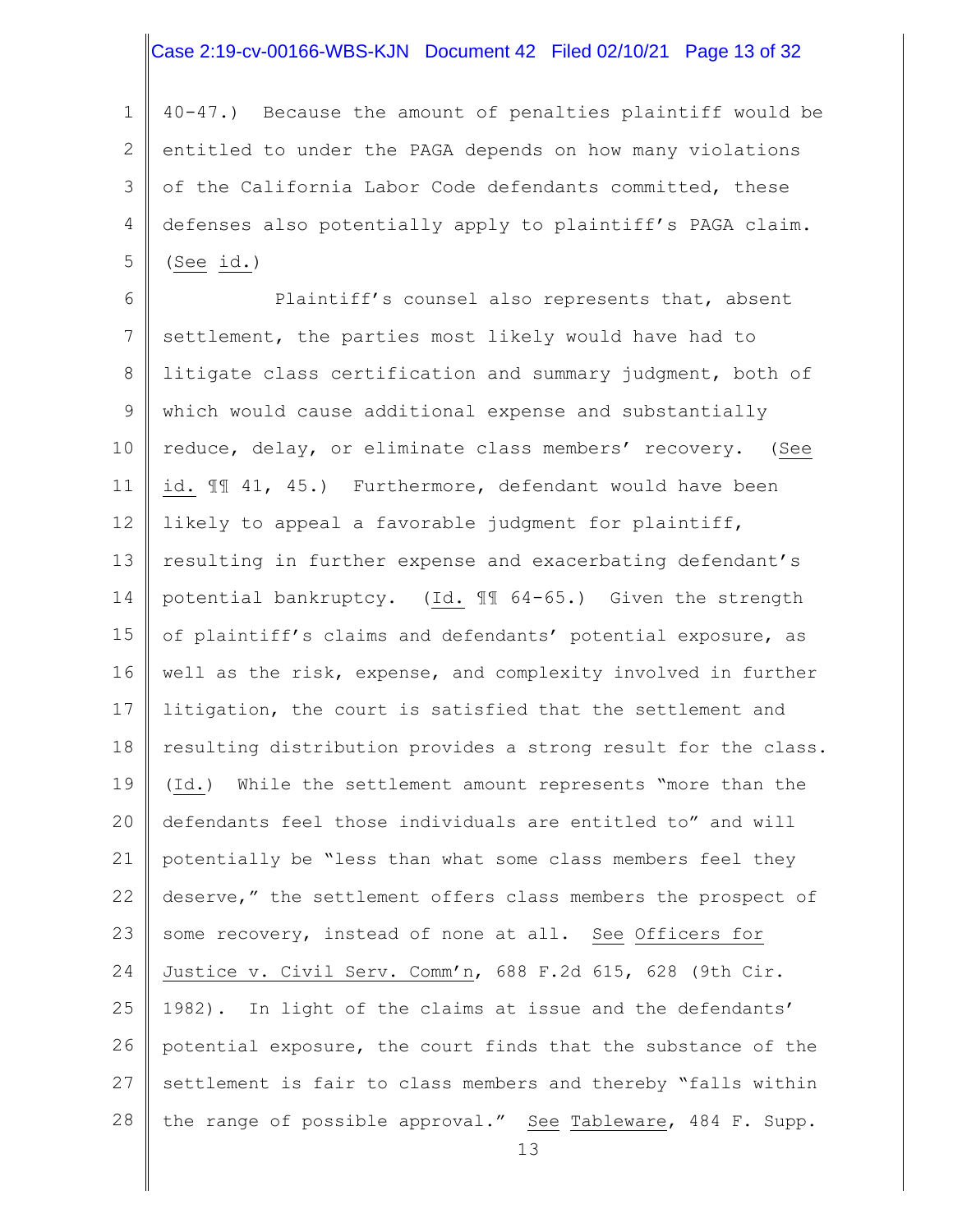1 2d at 1079.

2 3 4 5 6 7 8 9 10 The Settlement Agreement further provides for an award of attorney's fees totaling 25% of the \$5,000,000 Gross Settlement Amount. (See Settlement Agreement ¶ 94.) If a negotiated class action settlement includes an award of attorney's fees, then the court "ha[s] an independent obligation to ensure that the award, like the settlement itself, is reasonable, even if the parties have already agreed to an amount." In re Bluetooth Headset Prods. Liab. Litig., 654 F.3d 935, 941 (9th Cir. 2011).

11 12 13 14 15 16 Plaintiff's counsel has filed a separate motion for attorneys' fees and costs pursuant to Federal Rule 23(h). (See Settlement Agreement  $\mathbb{I}$  21.) Though the court will address the reasonableness of counsel's fees in additional detail below, in Section C, the court is satisfied that counsel's fees are reasonable and support approval of the settlement.

17 18 19 20 21 22 23 24 25 26 27 28 In light of the claims at issue, defendants' potential exposure, the risk to plaintiff and to the class of proceeding to trial, and the fact that the court finds counsel's request for attorneys' fees to be reasonable (as discussed below), the court finds that the substance of the settlement is fair to class members and thereby "falls within the range of possible approval," both for plaintiff's California Labor Code claims and his PAGA claim. See Tableware, 484 F. Supp. 2d at 1079; Ramirez, 2017 WL 3670794, at \*3. Counsel has not directed the court to any other relevant agreements that would alter this analysis. The court therefore finds that Rule 23(e)'s third factor is satisfied. See Fed. R. Civ. P. 23(e)(C).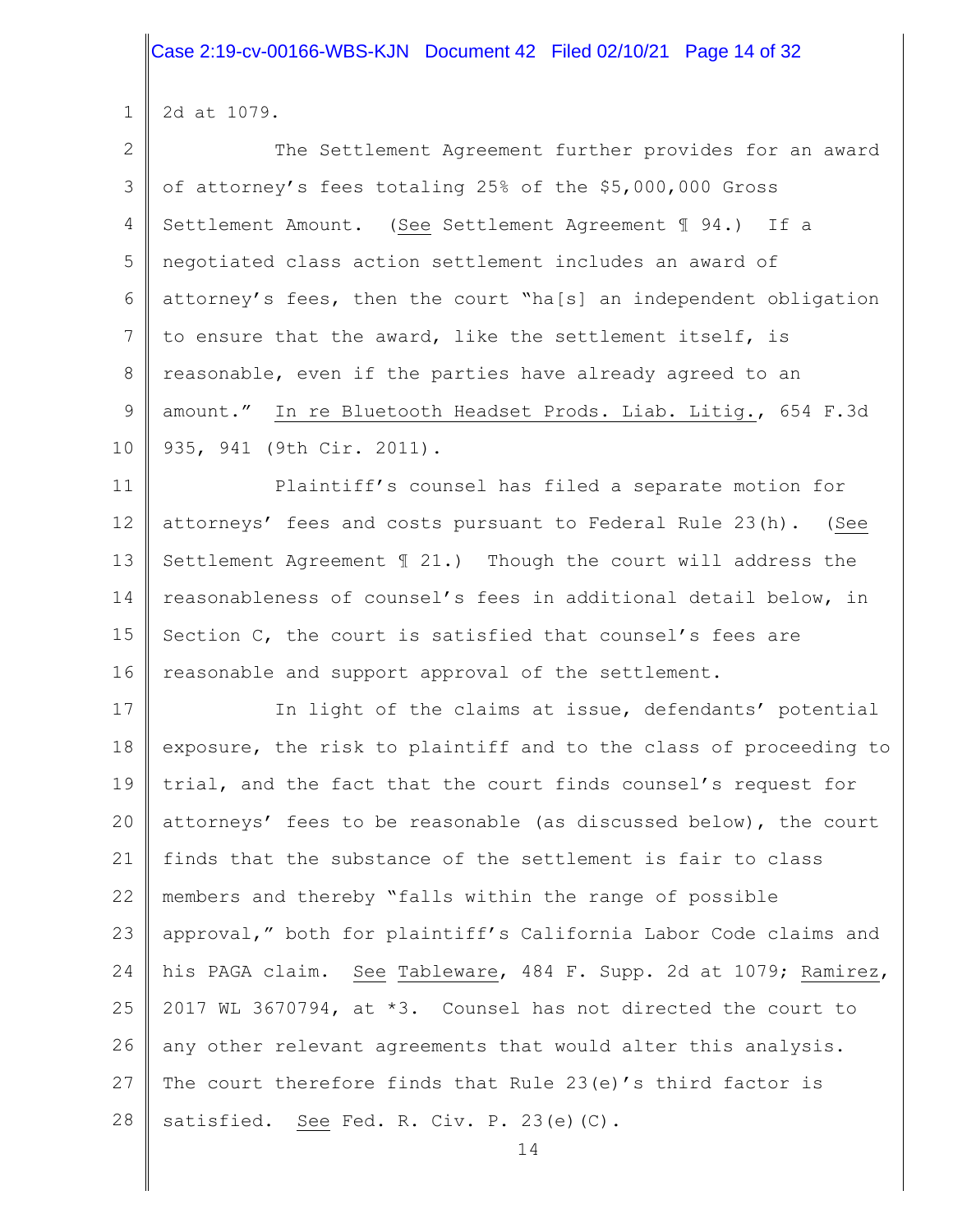|             | Case 2:19-cv-00166-WBS-KJN Document 42 Filed 02/10/21 Page 15 of 32  |
|-------------|----------------------------------------------------------------------|
| $\mathbf 1$ | 4.<br>Equitable Treatment of Class Members                           |
| 2           | Finally, the court must consider whether the Settlement              |
| 3           | Agreement "treats class members equitably relative to each           |
| 4           | other." See Fed. R. Civ. P. 23(e)(2)(D). In doing so, the Court      |
| 5           | determines whether the settlement "improperly grant[s]               |
| 6           | preferential treatment to class representatives or segments of       |
| 7           | the class." Hudson, 2020 WL 2467060, at *9 (quoting Tableware,       |
| 8           | 484 F. Supp. at 1079.                                                |
| $\mathsf 9$ | Here, the Settlement Agreement does not improperly                   |
| 10          | discriminate between any segments of the class, as all class         |
| 11          | members are entitled to monetary relief based on the number of       |
| 12          | compensable workweeks they spent working for defendants, the         |
| 13          | relative strength of their claims, and whether they incurred any     |
| 14          | costs or had judgments entered against them as a result of           |
| 15          | defendants' misclassification. (See Settlement Agreement 1 81(d);    |
| 16          | Konecky PA Decl. 1 23; Amendment to Settlement Agreement.)<br>The    |
| 17          | distribution formula reflects the reality that the Motor Class       |
| 18          | Carrier Members have claims for unreimbursed expenses and unlawful   |
| 19          | deductions that are of significantly higher value than the claims of |
| 20          | the Non-Carrier Class Members. (See Konecky PA Decl. 1 23.)<br>No    |
| 21          | class members have objected to the parties' workweek calculations    |
| 22          | or to the use of multipliers in calculating the amount of            |
| 23          | individual recovery for each class member. (See Fenwick Decl. 11     |
| 24          | $13 - 16.$                                                           |
|             |                                                                      |

25 26 27 28 While the Settlement Agreement allows plaintiff to seek an incentive award of \$15,000, plaintiff has submitted additional evidence documenting his time and effort spent on this case, which, as discussed further below, in Section E, has satisfied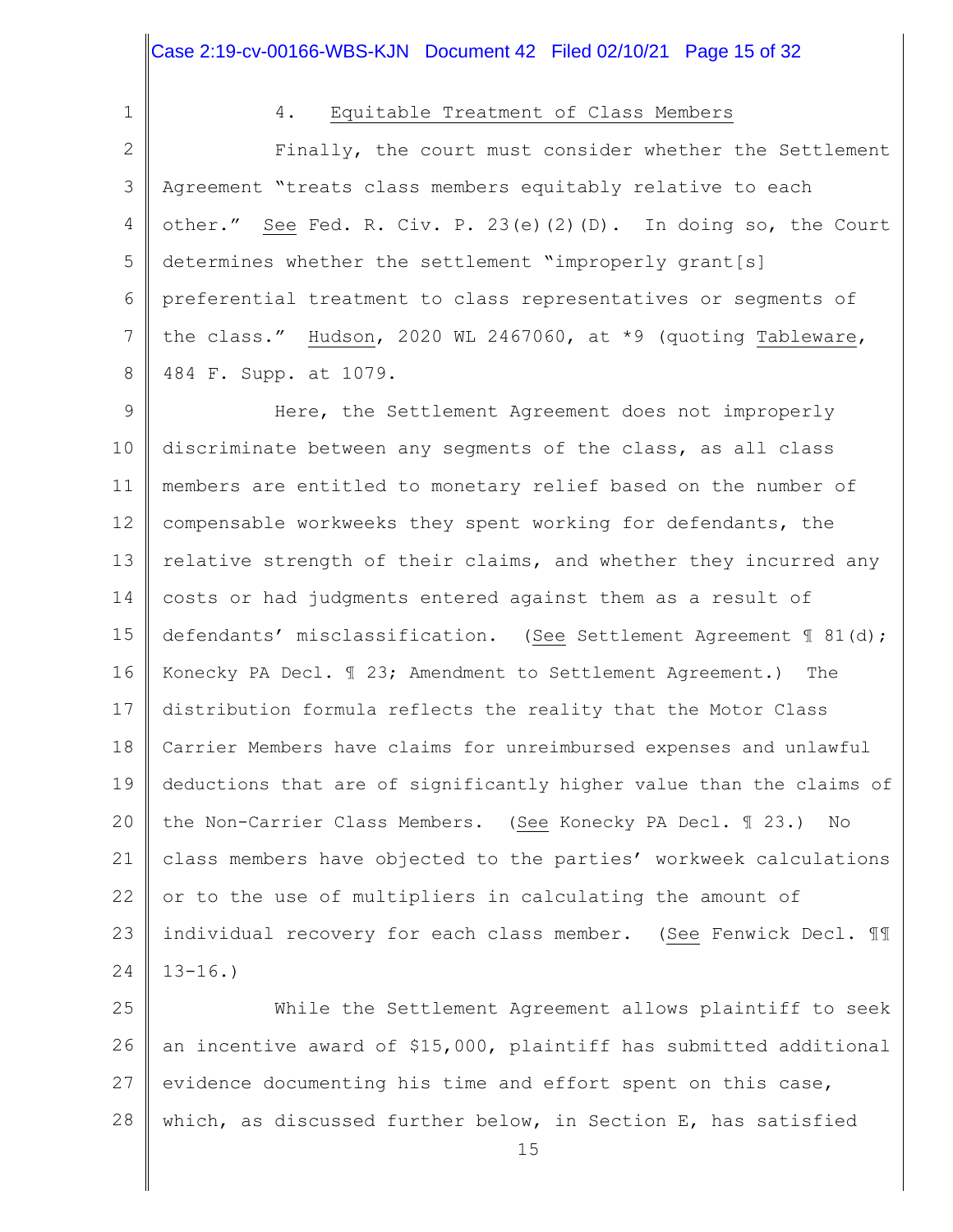### Case 2:19-cv-00166-WBS-KJN Document 42 Filed 02/10/21 Page 16 of 32

1 2 3 4 the court that his additional compensation above other class members is justified. See Hudson, 2020 WL 2467060, at \*9. The court therefore finds that the Settlement Agreement treats class members equitably. See Fed. R. Civ. P. 23(e)(D).

5

## 5. Remaining Staton Factors

6 7 8 9 10 11 In addition to the Staton factors already considered as part of the court's analysis under Rule  $23(e)$  (A)-(D), the court must also take into account "the extent of the discovery completed . . . the presence of government participation, and the reaction of class members to the proposed settlement." Staton, 327 F.3d at 959.

12 13 14 15 16 17 18 19 20 21 22 23 24 25 Through initial disclosures and informal discovery, defendants provided a substantial amount of information that appears to have allowed the parties to adequately assess the value of plaintiff's and the class' claims. (See Konecky PA Decl. ¶¶ 11-13. ) Defendants provided plaintiffs with data that showed the approximate number of workweeks and routes driven during the liability period. (Id.) Plaintiff's counsel was also able to review extensive documentation that had already been obtained from an analogous case against defendants' previous iteration, Exel Direct, Inc., Villalpando v. Exel Direct, Inc., No. 3:12-cv-04137-JCS (N.D. Cal.), which further allowed them to evaluate the strength of plaintiffs' and the class' case. (See id. ¶¶ 5, 8, 13.) This factor weighs in favor of final approval of the settlement.

26 27 28 The seventh Staton factor, pertaining to government participation, also weighs in favor of approval. Staton, 327 F.3d at 959. Under PAGA, "[t]he proposed settlement [must be]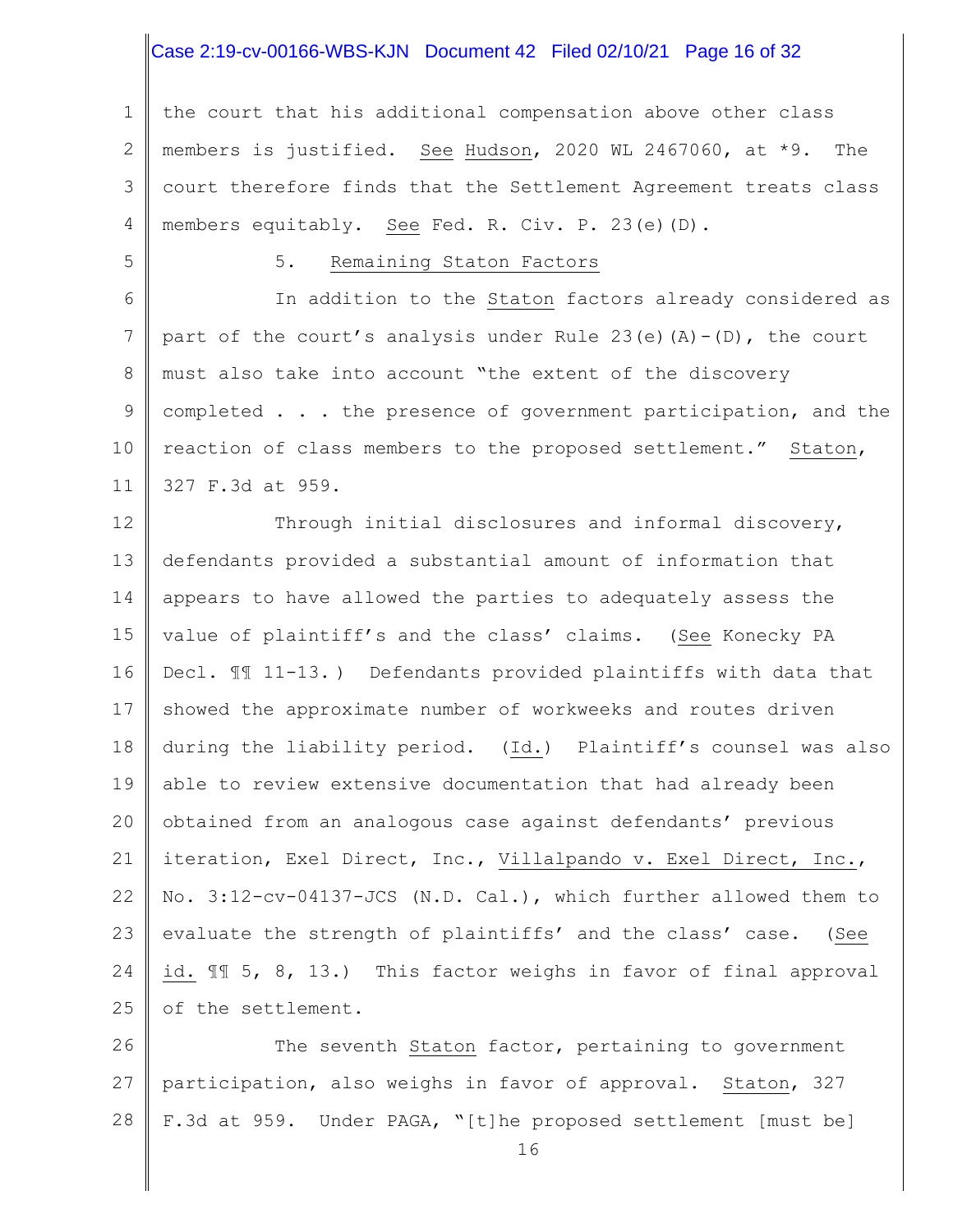## Case 2:19-cv-00166-WBS-KJN Document 42 Filed 02/10/21 Page 17 of 32

1 2 3 4 5 6 7 8 submitted to the [LWDA] at the same time that it is submitted to the court." Cal. Lab. Code  $\S$  2669(k)(2). Here, plaintiff provided a copy of the proposed settlement agreement to the LWDA on January 6, 2021. (Decl. of Leslie Joyner ¶ 3 (Docket No. 39.) As of the date of this order, the LWDA has not sought to intervene or otherwise objected to the PAGA settlement. This factor therefore weights in favor of final approval of the settlement.

9 10 11 12 The eighth Staton factor, the reaction of the class members to the proposed settlement, also weighs in favor of final approval. See Staton, 327 F.3d at 959. No class members have objected to or sought to opt out of the settlement. See id.

13 14 15 The court therefore finds that the remaining Staton factors weigh in favor of preliminary approval of the Settlement Agreement. See Ramirez, 2017 WL 3670794, at \*3.

16 17 18 19 In sum, the four factors that the court must evaluate under Rule 23(e) and the eight Staton factors, taken as a whole, appear to weigh in favor of the settlement. The court will therefore grant final approval of the Settlement Agreement.

20

#### C. Attorneys' Fees

21 22 23 24 25 26 27 28 Federal Rule of Civil Procedure 23(h) provides, "[i]n a certified class action, the court may award reasonable attorney's fees and nontaxable costs that are authorized by law or by the parties' agreement." Fed. R. Civ. P. 23(h). If a negotiated class action settlement includes an award of attorneys' fees, that fee award must be evaluated in the overall context of the settlement. Knisley v. Network Assocs., 312 F.3d 1123, 1126 (9th Cir. 2002); Monterrubio v. Best Buy Stores, L.P., 291 F.R.D. 443,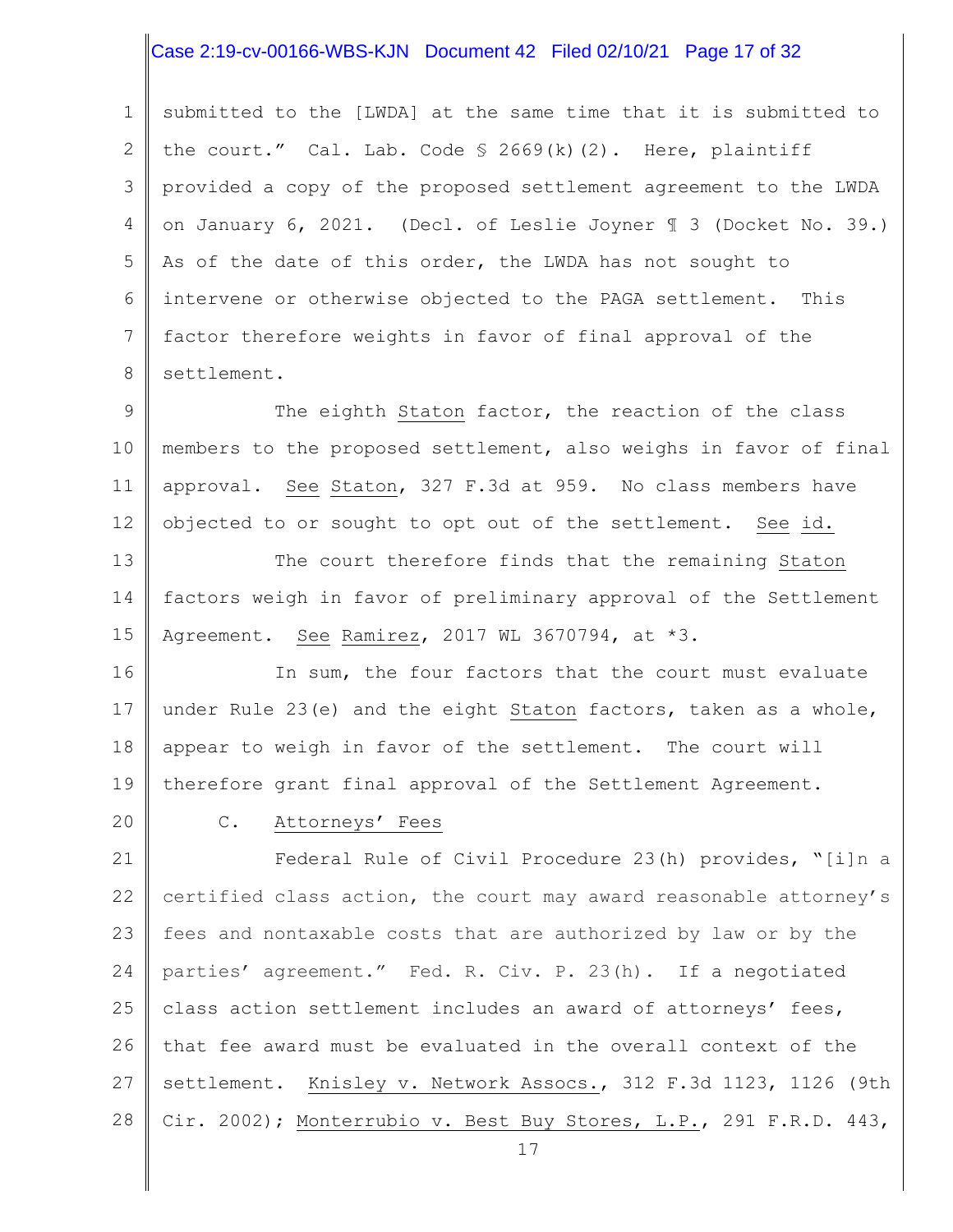### Case 2:19-cv-00166-WBS-KJN Document 42 Filed 02/10/21 Page 18 of 32

1 2 3 4 5 455 (E.D. Cal. 2013) (England, J.). The court "ha[s] an independent obligation to ensure that the award, like the settlement itself, is reasonable, even if the parties have already agreed to an amount." Bluetooth Headset, 654 F.3d at 941.

6 7 8 9 10 11 12 13 14 15 16 "Under the 'common fund' doctrine, 'a litigant or a lawyer who recovers a common fund for the benefit of persons other than himself or his client is entitled to a reasonable [attorneys'] fee from the fund as a whole.'" Staton v. Boeing Co., 327 F.3d 938, 969 (9th Cir. 2003) (quoting Boeing Co. v. Van Gemert, 444 U.S. 472, 478 (1980)). In common fund cases, the district court has discretion to determine the amount of attorneys' fees to be drawn from the fund by employing either the percentage method or the lodestar method. Id. The court may also use one method as a "cross-check[ ]" upon the other method. See Bluetooth Headset, 654 F.3d at 944.

17 18 19 20 21 22 23 24 25 26 27 28 As part of the settlement, the parties agreed to an award of attorneys' fees of \$1,250,000, which constitutes 25% of the gross settlement fund. (Konecky Decl. in Supp. of Mot. for Attorneys' Fees ("Konecky AF Decl.") ¶ 28 (Docket No. 36).) Once attorneys' fees and costs, the plaintiff's service award, the PAGA allocation, the estimated costs of settlement administration, and the money set aside for the Reserve Fund (to pay any late or anticipated claims) have been distributed, an estimated Net Settlement Amount of approximately \$3,437,669 will be distributed to the members of the settlement classes. This works out to an average net share of approximately \$8,871 per individual for members of the Motor Carrier Class and an average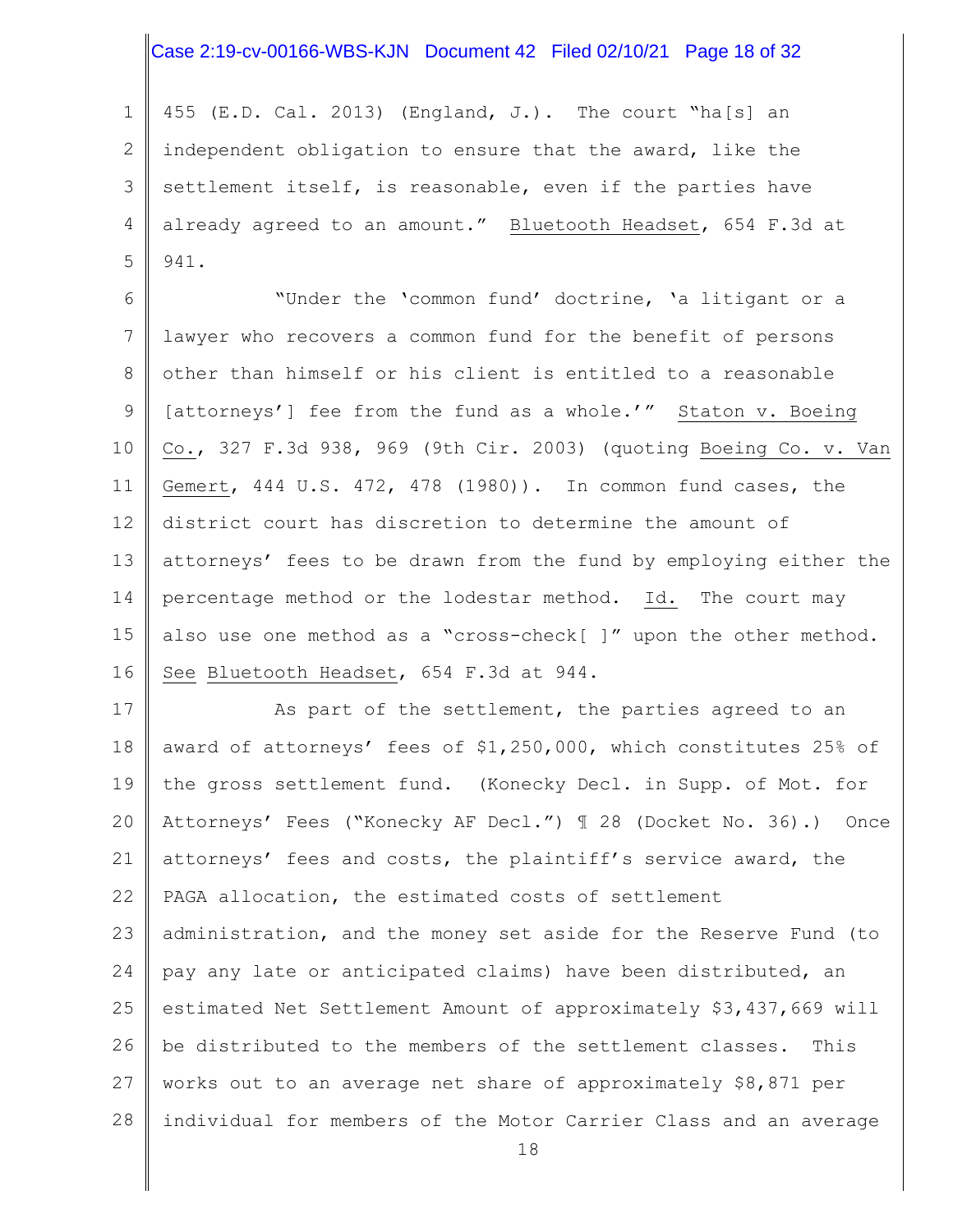### Case 2:19-cv-00166-WBS-KJN Document 42 Filed 02/10/21 Page 19 of 32

1 2 3 4 5 6 7 8 9 10 11 12 13 14 15 share of approximately \$1,074 per individual for members of the Non-Carrier Class. (See Konecky PA Decl. ¶ 29.) Counsel represents that this award represents a "substantial" result for the class that will bring meaningful relief. (Mot. for Attorneys' Fees and Costs at 9-10 (Docket No. 35).) A review of wage and hour class action settlements in this district confirms that this appears to be a favorable recovery for class members that will be available without further delay. See, e.g., Cooley v. Indian River Transp. Co., No. 1:18-cv-00491 WBS, 2019 WL 2077029 (E.D. Cal. May 10, 2019) (finding that \$450.14 recovery per truck driver class member was a "favorable" result); Ontiveros v. Zamora, No. 2:08-cv-00567 WBS DAD, 2014 WL 3057506 (E.D. Cal. July 7, 2014) (observing that an average recovery of \$6,000 was "a generous amount" and citing cases approving lower per-class-member averages \$601.91 and \$1,000.00).

16 17 18 19 20 21 22 23 24 25 26 27 28 Like other complex employment class actions, this case presented both counsel and the class with a risk of no recovery at all. (Konecky AF Decl. ¶ 55.) Plaintiff here faced a risk that he would not prevail on a contested motion for class certification, that he would not be able to prove that all class members were misclassified as independent contractors, that he would not be able to prove up damages across the class, and that defendants would prevail on one or more of their affirmative defenses, including the asserted preemption defenses under the California Motor Carrier Act and/or the Federal Motor Carrier Safety Administration. (Id.) Plaintiff's counsel represents that, because his firm works on contingency, it sometimes recovers very little to nothing at all, even for cases that may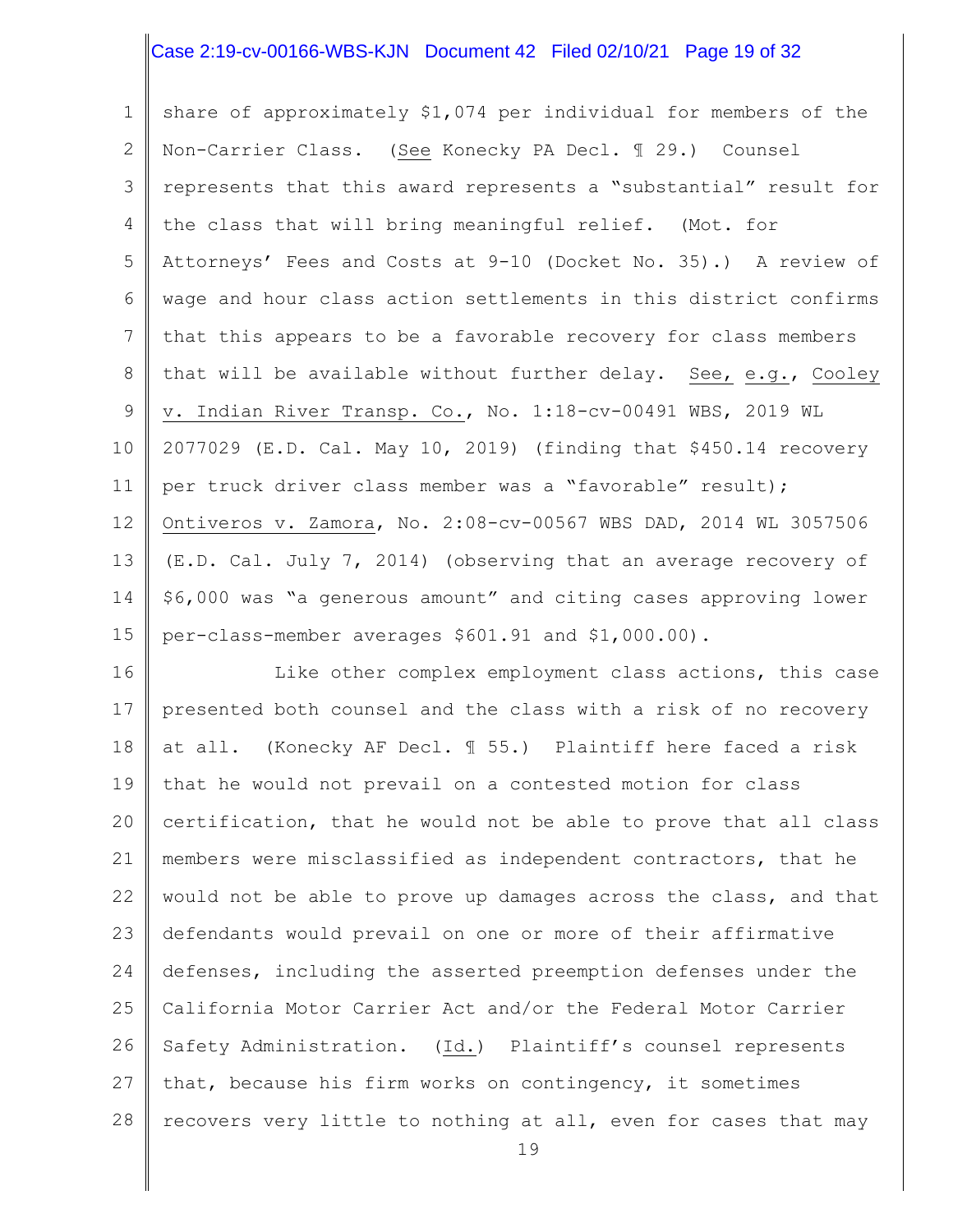#### Case 2:19-cv-00166-WBS-KJN Document 42 Filed 02/10/21 Page 20 of 32

1 2 3 4 5 6 7 be meritorious. (See id.) Where counsel do succeed in vindicating statutory and employment rights on behalf of a class of employees, they depend on recovering a reasonable percentageof-the-fund fee award to enable them to take on similar risks in future cases. (See id. ¶ 54.) Plaintiff's counsel argues that, in light of the strong result and substantial risk taken in this case, a 25% fee, as requested here, is reasonable.

8 9 10 11 12 13 14 15 16 17 18 19 20 21 22 23 24 25 26 27 28 The Ninth Circuit has established 25% of the fund as the "benchmark" award that should be given in common fund cases. Six (6) Mexican Workers v. Ariz. Citrus Growers, 904 F.2d 1301, 1311 (9th Cir. 1990). As this court recently noted, "a review of California cases . . . reveals that courts usually award attorneys' fees in the 30-40% range in wage and hour class actions that result in recovery of a common fun[d] under \$10 million." Watson v. Tennant Co., No. 2:18-cv-02462 WBS DB, 2020 WL 5502318, at \*7 (E.D. Cal. Sep. 11, 2020) (awarding 33.33% of settlement fund); see also Osegueda v. N. Cal. Inalliance, No. 18-cv-00835 WBS EFB, 2020 WL 4194055, at \*16 (E.D. Cal. July 21, 2020) (same); Cooley, 2019 WL 2077029, at \*20 (fee award of 33% of the common fund in class action alleging missed meal and rest breaks for class of truck drivers). Given that the requested fee is in line with the Ninth Circuit's benchmark for reasonable fee requests in common fund cases, and, if anything, seems to be lower than the percentage that is routinely awarded in cases of this type, the court agrees that plaintiff's counsel's requested percentage of the common fund is reasonable, especially when viewed in light of the substantial recovery obtained on behalf of class members and the risks undertaken by plaintiff's counsel in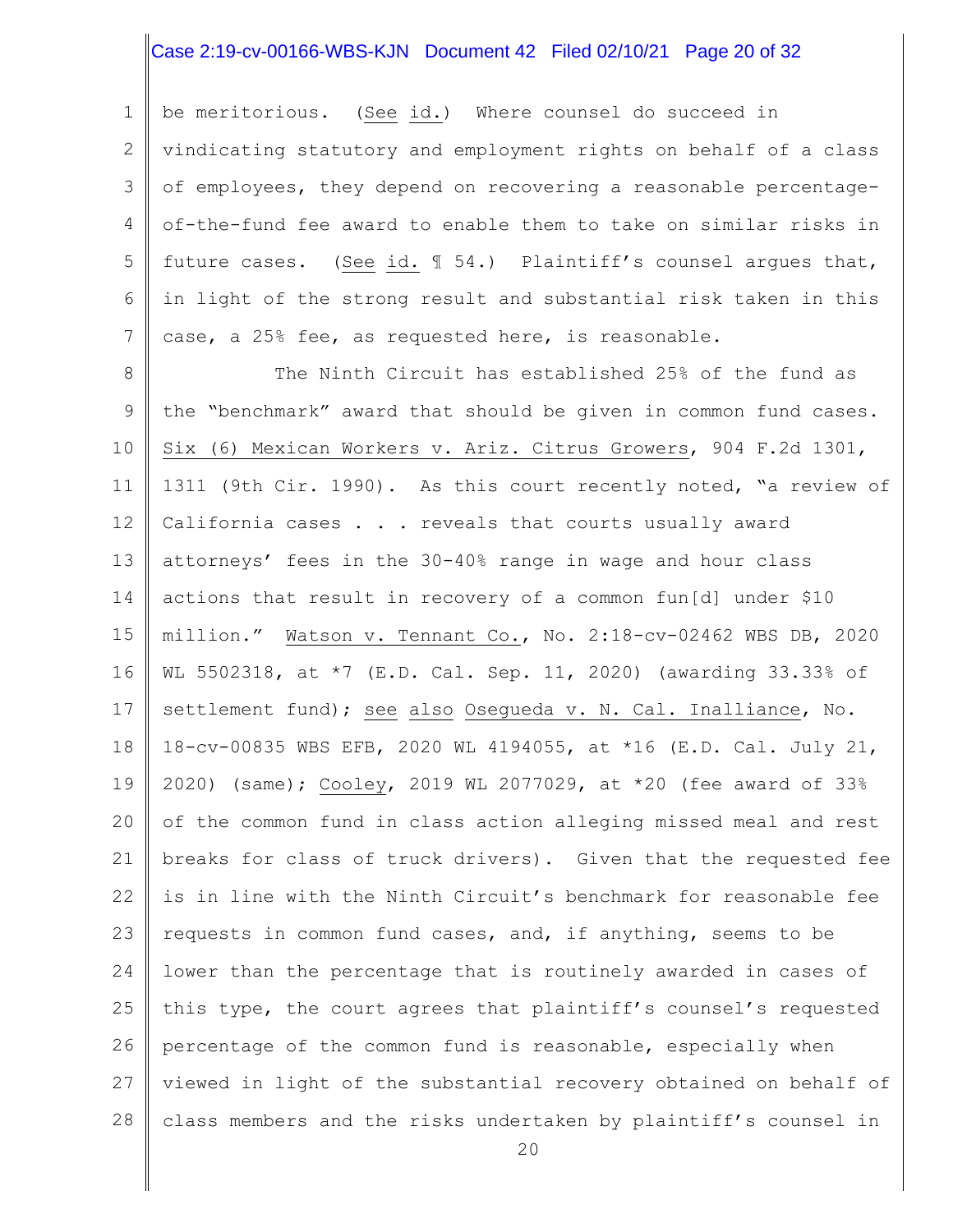# Case 2:19-cv-00166-WBS-KJN Document 42 Filed 02/10/21 Page 21 of 32

1 this case.

 $\parallel$ 

| $\overline{2}$ | A "lodestar-multiplier" cross-check confirms the                                                                                                            |
|----------------|-------------------------------------------------------------------------------------------------------------------------------------------------------------|
| 3              | reasonableness of the requested award. Plaintiff's counsel has                                                                                              |
| 4              | calculated a lodestar figure in this case of \$334,692.00.4<br>(See                                                                                         |
| 5              | Konecky AF Decl. 129.) Plaintiff's counsel maintains                                                                                                        |
| 6              | contemporaneous billing logs which reflect time billed in one-                                                                                              |
| $\overline{7}$ | tenth of an hour increments. (Id. $\text{\ensuremath{\mathfrak{A}}}$ 46.) Over the span of a                                                                |
| 8              | year and a half, partners, associates, paralegals, and law                                                                                                  |
| 9              | clerks at the firm have dedicated 468.00 hours of work to this                                                                                              |
| 10             | case. <sup>5</sup> (Id. $\mathbb{I}$ 47.) The firm is highly specialized in wage and                                                                        |
| 11             | hour matters and class action cases, and the firm's hourly rates                                                                                            |
| 12             | have been approved by a number of federal and state courts in                                                                                               |
| 13             | California. $(Id. \mathbb{I} \mathbb{I} \mathbb{3}-45.)$                                                                                                    |
| 14             | Based on plaintiff's counsel's calculated lodestar                                                                                                          |
| 15             | figure, plaintiff seeks a lodestar multiplier of approximately                                                                                              |
| 16             | 3.7. In class actions, "[m]ultipliers can range from 2 to 4 or                                                                                              |
| 17             | even higher." Wershba v. Apple Computer, Inc., 91 Cal. App. 4th                                                                                             |
| 18             | 224, 255 (2001). <sup>6</sup> "Indeed, 'courts have routinely enhanced the                                                                                  |
| 19             | lodestar to reflect the risk of non-payment in common fund                                                                                                  |
| 20             | cases.'" Vizcaino, 290 F.3d at 1051 (approving fee award where                                                                                              |
| 21             | lodestar cross-check resulted in multiplier of 3.65); see also                                                                                              |
| 22             | The court expresses no opinion as to the proper                                                                                                             |
| 23             | lodestar amount in this case.                                                                                                                               |
| 24             | 5<br>The firm's hourly rate for partners is \$925 per hour;                                                                                                 |
| 25             | associates, between \$680 and \$775 per hour; paralegals and law<br>clerks, between \$250 and \$350 per hour. (Konecky AF Decl. $\text{\textsterling}$ 47.) |
| 26             | 6<br>Federal courts incorporate California state law on                                                                                                     |
| 27             | deciding an appropriate multiplier when the claims are brought<br>under California state law. Vizcaino v. Microsoft Corp., 290                              |
| 28             | F.3d 1043, 1047 (9th Cir. 2002).                                                                                                                            |
|                | 21                                                                                                                                                          |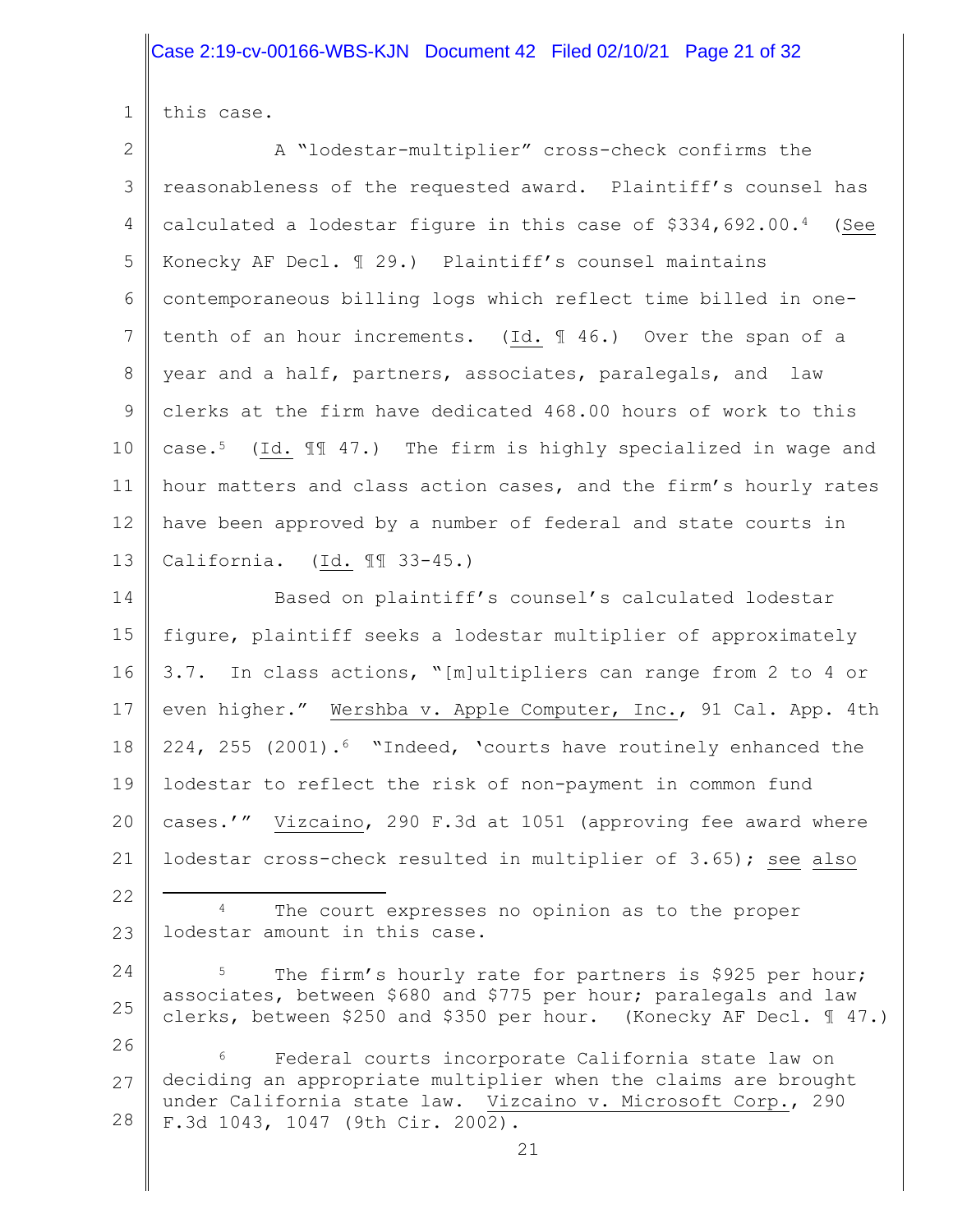#### Case 2:19-cv-00166-WBS-KJN Document 42 Filed 02/10/21 Page 22 of 32

1 2 3 4 5 6 id. at 1052 n.6, appx. (collecting cases and finding that risk multiplier fell between 1.0 and 4.0 in 83% of cases); In re NASDAQ Market-Makers Antitrust Litig., 187 F.R.D. 465, 489 (S.D.N.Y. 1998) (awarding 3.97 multiplier and observing that "[i]n recent years multipliers of between 3 and 4.5 have become more common").

7 8 9 10 11 12 13 14 15 16 17 18 19 20 21 22 23 24 25 26 27 28 Factors considered in determining the appropriate lodestar multiplier generally include: (1) the risks presented by the contingent nature of the case; (2) the difficulty of the questions involved and the skill requisite to perform the legal service properly; (3) the nature of the opposition; (4) the preclusion of other employment by the attorney from accepting the case; and (5) the result obtained. Ketchum v. Moses, 24 Cal. 4th 1122, 1132 (Cal. 2001); Graham v. DaimlerChrysler Corp., 34 Cal. 4th 553, 582 (Cal. 2004); Serrano v. Priest, 20 Cal.3d 25, 48-49 (Cal. 1977). Given the risks undertaken by plaintiff's counsel, the defenses likely to be raised by defendant, the strong result for the class, as well as plaintiff's counsel's representation that his firm had to forego requests by other prospective clients to bring other cases with merit to ensure that it would be able to adequately and successfully represent plaintiff and the class in this matter (Konecky AF Decl. ¶ 49), the court finds that these factors support a multiplier of 3.7 in this case. See Johnson v. Fujitsu Tech. & Bus. of Am., Inc., No. 16-cv-03698-NC, 2018 U.S. Dist. LEXIS 80219, at \*20 (N.D. Cal. May 11, 2018) (finding multiplier of 4.37 to be reasonable); In re NCAA Ath. Grant-In-Aid Cap Antitrust Litig., 2017 U.S. Dist. LEXIS 201108, at \*21 (N.D. Cal. Dec. 6, 2017) (finding multiplier of 3.66 to be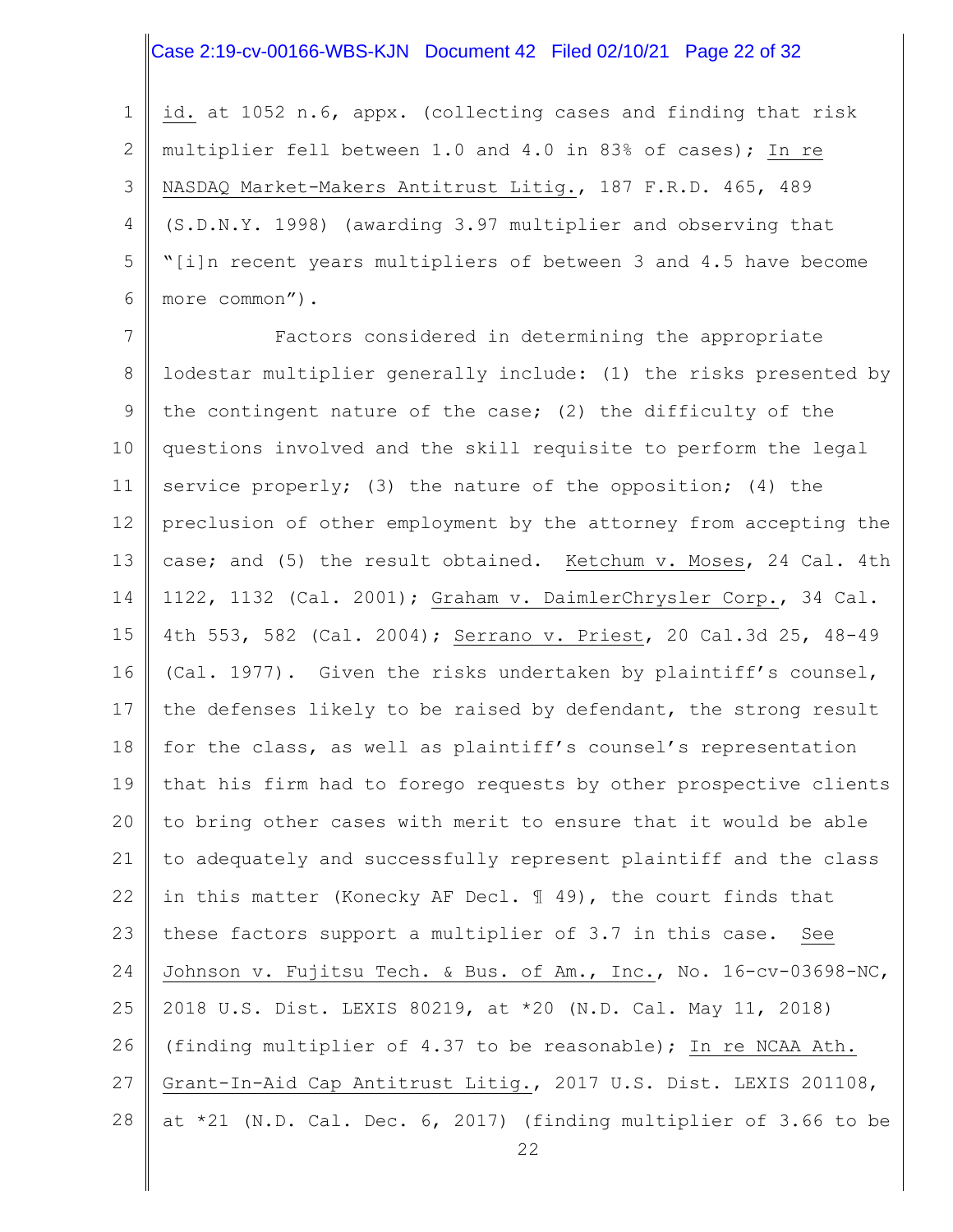#### Case 2:19-cv-00166-WBS-KJN Document 42 Filed 02/10/21 Page 23 of 32

"well within the range of awards in other cases.").

2 3 4 Accordingly, the court finds the requested fees to be reasonable and will approve counsel's motion for attorneys' fees. D. Costs

5 6 7 8 9 10 11 12 13 14 15 16 17 18 19 20 21 22 "There is no doubt that an attorney who has created a common fund for the benefit of the class is entitled to reimbursement of reasonable litigation expenses from that fund." In re Heritage Bond Litig., Civ. No. 02-1475, 2005 WL 1594403, at \*23 (C.D. Cal. June 10, 2005). Here, the parties agreed that plaintiff's counsel shall be entitled to recover reasonable litigation costs, not to exceed \$20,000. (Konecky PA Decl. ¶ 19.) Counsel's litigation expenses and costs are \$15,525.10. (Konecky AF Decl. ¶ 61.) These expenses include filing fees, court fees, service of process, mediation fees, legal research, overnight and bulk mail, and copies and postage. (Id. at ¶ 62.) The legal research charges correspond to the actual costs incurred in conducting legal research specific to this case, rather than a pro-rata or other share of plaintiff's counsel's firm's generalized legal research costs. (Id. at ¶ 63.) The court finds these are reasonable litigation expenses. Therefore, the court will grant class counsel's request for costs in the amount of \$15,525.10.

23

1

#### E. Representative Service Award

24 25 26 27 28 "Incentive awards are fairly typical in class action cases." Rodriguez, 563 F.3d at 958. "[They] are intended to compensate class representatives for work done on behalf of the class, to make up for financial or reputational risk undertaken in bringing the action, and, sometimes, to recognize their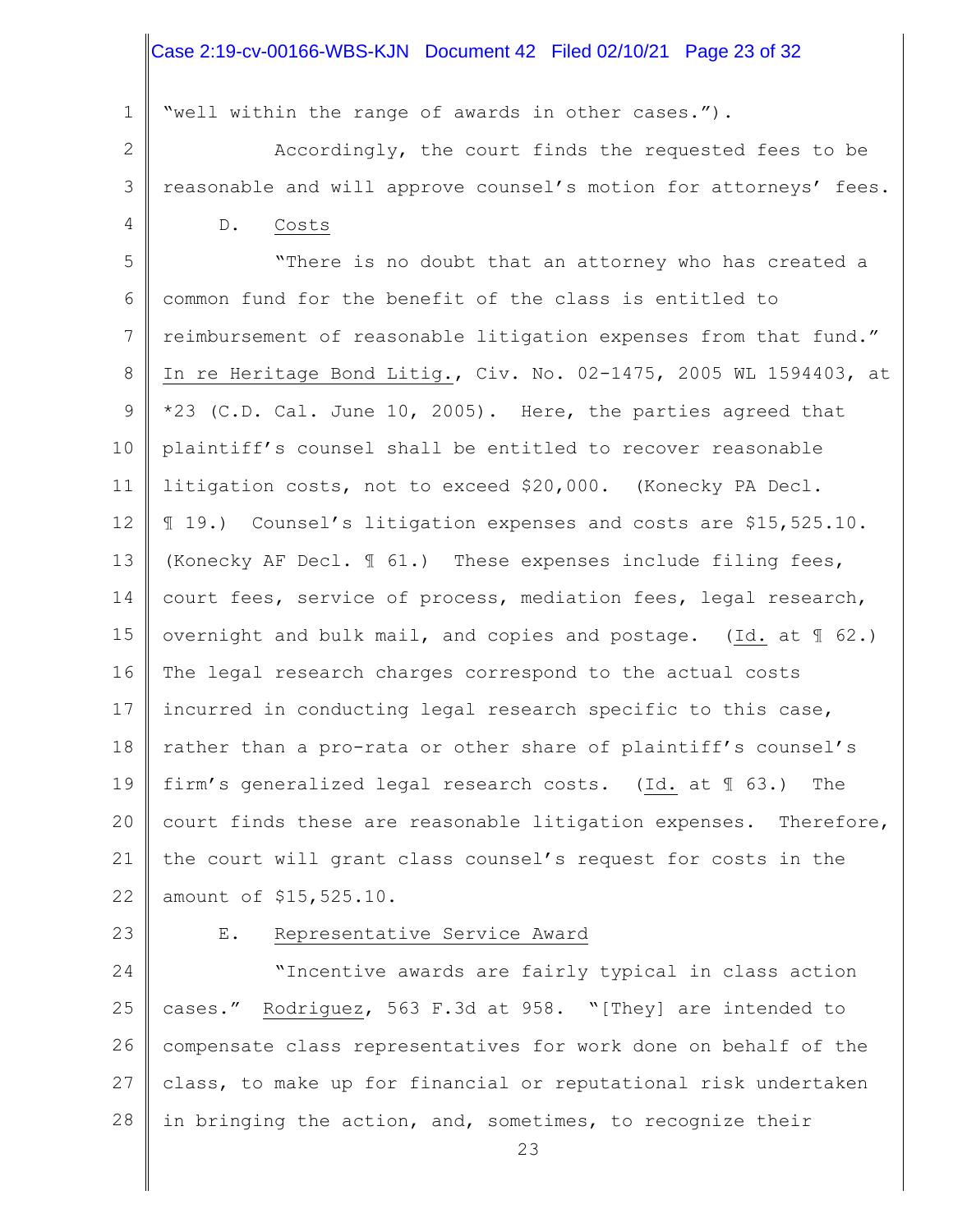#### Case 2:19-cv-00166-WBS-KJN Document 42 Filed 02/10/21 Page 24 of 32

1 2 willingness to act as a private attorney general." Id. at 958- 59.

3 4 5 6 7 8 9 10 11 12 13 14 15 16 Nevertheless, the Ninth Circuit has cautioned that "district courts must be vigilant in scrutinizing all incentive awards to determine whether they destroy the adequacy of the class representatives . . . ." Radcliffe v. Experian Info. Solutions, Inc., 715 F.3d 1157, 1164 (9th Cir. 2013). In assessing the reasonableness of incentive payments, the court should consider "the actions the plaintiff has taken to protect the interests of the class, the degree to which the class has benefitted from those actions" and "the amount of time and effort the plaintiff expended in pursuing the litigation." Staton, 327 F.3d at 977 (citation omitted). The court must balance "the number of named plaintiffs receiving incentive payments, the proportion of the payments relative to the settlement amount, and the size of each payment." Id.

17 18 19 20 21 22 23 24 25 26 27 28 In the Ninth Circuit, an incentive award of \$5,000 is presumptively reasonable. Davis v. Brown Shoe Co., Inc., No. 1:13-01211 LJO BAM, 2015 WL 6697929, at \*11 (E.D. Cal. Nov. 3, 2015) (citing Harris v. Vector Marketing Corp., No. C-08-5198 EMC, 2012 WL 381202, at \*7 (N.D. Cal. Feb. 6, 2012) (collecting cases). The single named plaintiff, Joseph Kimbo, seeks an incentive payment of \$15,000, an amount that is significantly higher. (Konecky AF Decl. ¶ 67.) Kimbo represents that he has devoted significant time and resources to the case over a period of three years, risking both his finances and his reputation. (Decl. of Joseph Kimbo ("Kimbo Decl.") ¶¶ 6-15 (Docket No. 37- 1).) As set forth in his declaration, Kimbo provided information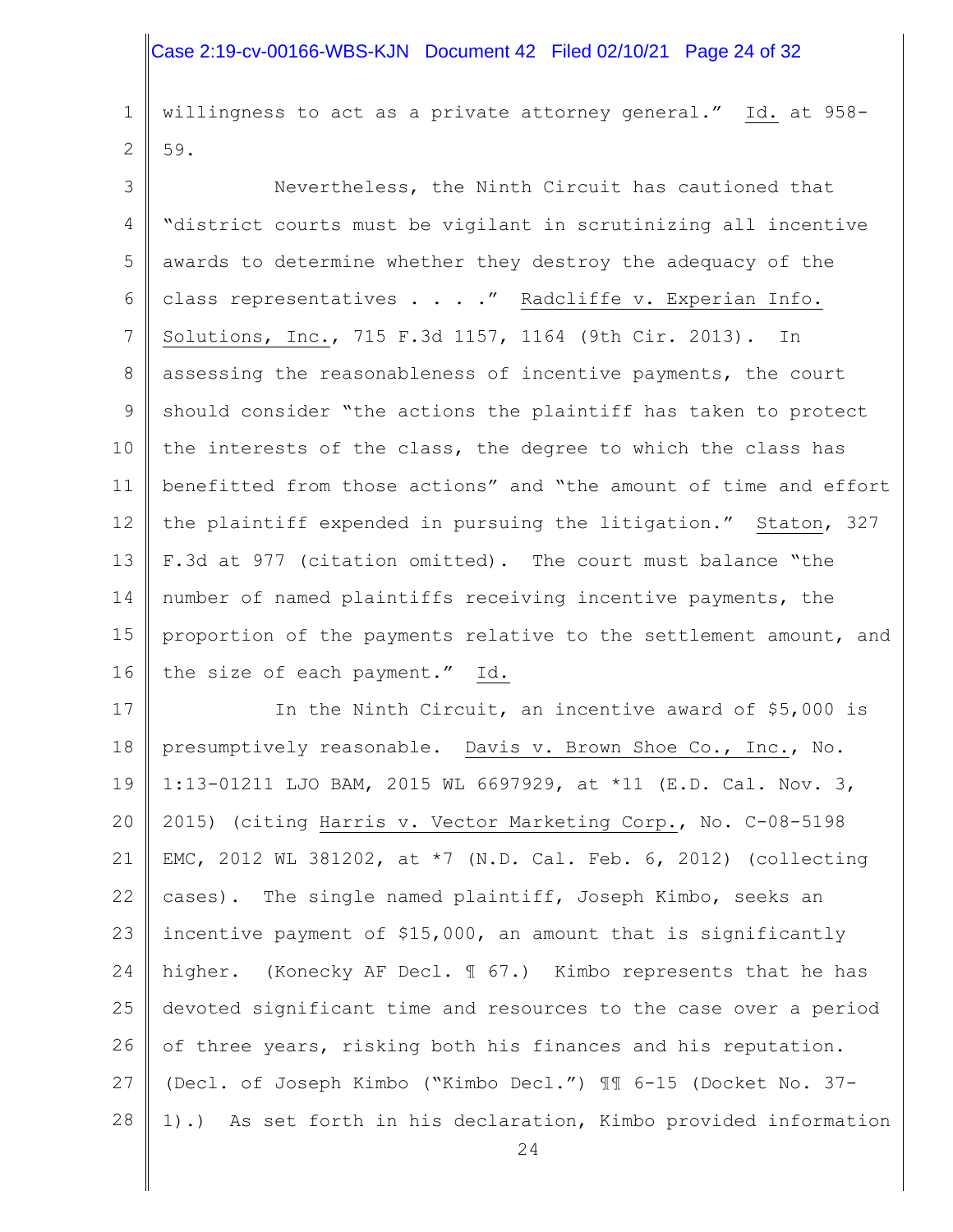#### Case 2:19-cv-00166-WBS-KJN Document 42 Filed 02/10/21 Page 25 of 32

1 2 3 4 5 6 7 8 9 10 11 12 13 14 15 and engaged in lengthy interviews with his counsel, some of which were in person. (Kimbo Decl. ¶¶ 4-6, 9-10.) Kimbo also assisted in the drafting of pleadings, reviewed the PAGA notice and the Complaint before they were filed, conducted a close review of his bank records over a period of three years to assist in the calculation of damages for unreimbursed expenses, produced 331 pages of documents in mediation discovery, traveled to and participated in a full day of mediation in San Francisco, participated actively in the mediation and provided a first-hand account of his experience to the mediator, communicated regularly with his counsel following the mediation, during the drafting of the long-form settlement agreement, and reviewed and approved the final settlement papers. (Id. at ¶¶ 3-13, 17.) These efforts by Kimbo appear to be significant, and support awarding him with an incentive payment. See Staton, 327 F.3d at 977.

16 17 18 19 20 21 22 23 24 25 26 27 In addition, Kimbo's contributions to the litigation will significantly benefit the class. Kimbo appears to have played a key role in coordinating with other drivers to bring this case to the attention of class counsel. (See Kimbo Decl. ¶ 3.) Kimbo's efforts in bringing the case, along with the professional risk he exposed himself to by volunteering to act as a class representative, have resulted in a strong result for the class--Motor Carrier Class Members are estimated to receive an average settlement share of approximately \$8,871 per person, and Non-Carrier Class Members are estimated to receive an average share of approximately \$1,074 per person. (See Konecky PA Decl. ¶ 29.)

28

Kimbo further represents that he had potential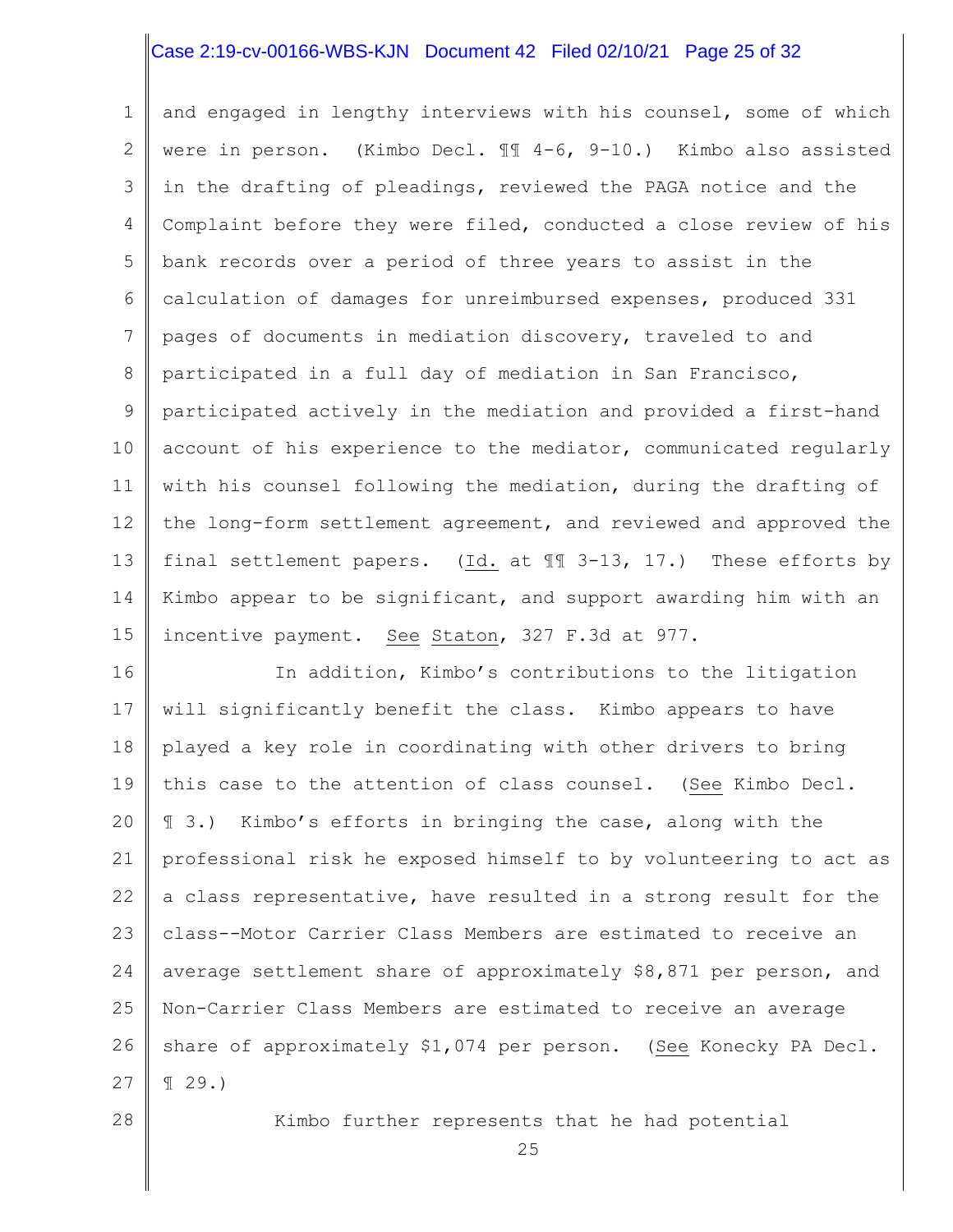## Case 2:19-cv-00166-WBS-KJN Document 42 Filed 02/10/21 Page 26 of 32

1 2 3 4 5 6 7 8 9 10 individual discrimination claims against defendants, but personally agreed to release all claims he may have had against defendants--not just those related to this case--when he accepted the proposed settlement on behalf of the class (Id.) This release was therefore broader than that which applies to other class members. (Id. at ¶ 16; Konecky AF Decl. ¶ 65.) The substantial benefit plaintiff's efforts have secured for the class, as well as the professional risks he has taken and the broader release he has signed, further weigh in favor of granting a service award. See Staton, 327 F.3d at 977.

11 12 13 14 15 16 17 18 19 20 21 22 23 24 25 26 27 28 However, concerns raised by the court at oral argument regarding Kimbo's ability to recover approximately \$19,000 in costs from the common fund weigh against authorizing the full service award he has requested. The Settlement Agreement permits Motor Carrier class members who have had to personally pay "costs, charges, fees, or expenses and/or have an enforceable judgment against them on claims made against them arising out of providing transportation and delivery services for Defendants in California during the Class Period" to receive compensation from a "Claims Compensation Fund" totaling \$100,000, as long as the class member submits sufficient proof of those costs or the existence of an enforceable judgment to the Settlement Administrator ("Proof of Costs"). (See Settlement Agreement ¶ 81(c).) If the total amount of costs on claims submitted by class members to the Settlement Administrator is less than \$100,000, the Settlement Agreement provides that the remainder of the Claims Compensation Fund will be distributed to class members as part of the Net Settlement Amount. (See id.)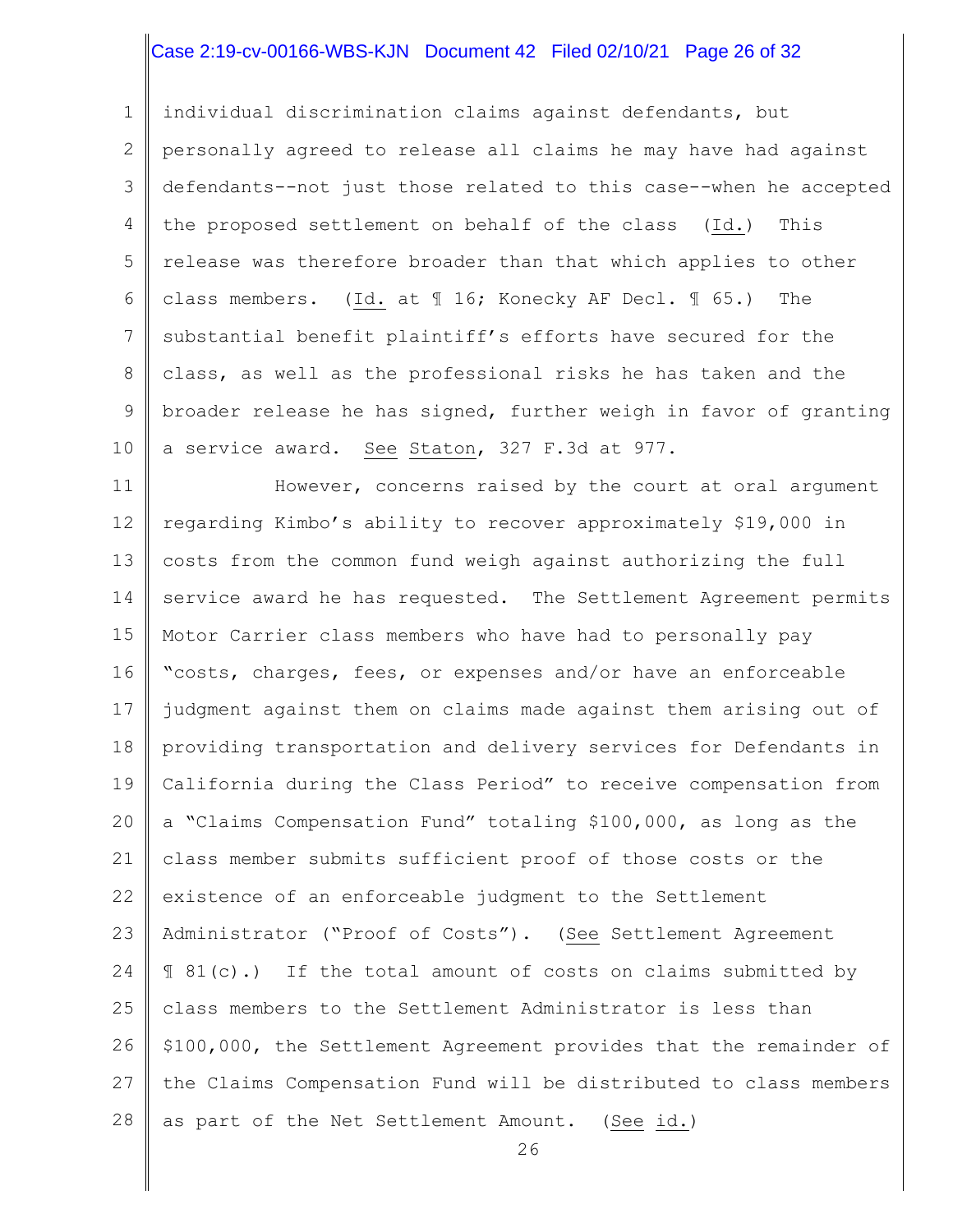#### Case 2:19-cv-00166-WBS-KJN Document 42 Filed 02/10/21 Page 27 of 32

1 2 3 4 5 6 7 8 9 10 11 12 13 14 15 16 17 18 19 20 21 22 23 Here, the Settlement Administrator represents that it only received a Proof of Costs from one Motor Carrier class member. (See Fenwick Decl. ¶ 15.) Neither the Settlement Administrator's declaration nor plaintiff's moving papers indicated which class member submitted the Proof of Costs, or how much it was for. (See id.; see also generally Pl.'s Mot. for Final Approval.) Only once the court asked plaintiff's counsel for additional details at oral argument did counsel reveal that the Proof of Costs had been submitted by Kimbo himself, for approximately \$19,000. In a "Statement of Clarification Regarding Proof of Costs," filed with the court following oral argument, plaintiff's counsel now represents that Kimbo's request for costs stems from an approximately \$19,000 judgment entered against him in connection with a wage claim made against him by his "helper" while he was working for defendants and that, had Kimbo not been misclassified by defendants, the helper's claims would have been properly made against defendants instead of him. (See Docket No. 41.) Counsel argues that this claim should not affect the court's analysis regarding Kimbo's requested service payment because the claim, if approved by the court as part of the overall Settlement Agreement, would be paid directly to the worker who obtained the judgment against Kimbo, rather than to Kimbo himself. (See id.)

24 25 26 27 28 However, given the size of Kimbo's submitted claim (more than double what he will recover as a member of the Motor Carrier class, and more than the amount of his requested service payment), the fact that Kimbo was the only class member to submit a Proof of Claim, and the fact that neither Kimbo nor his counsel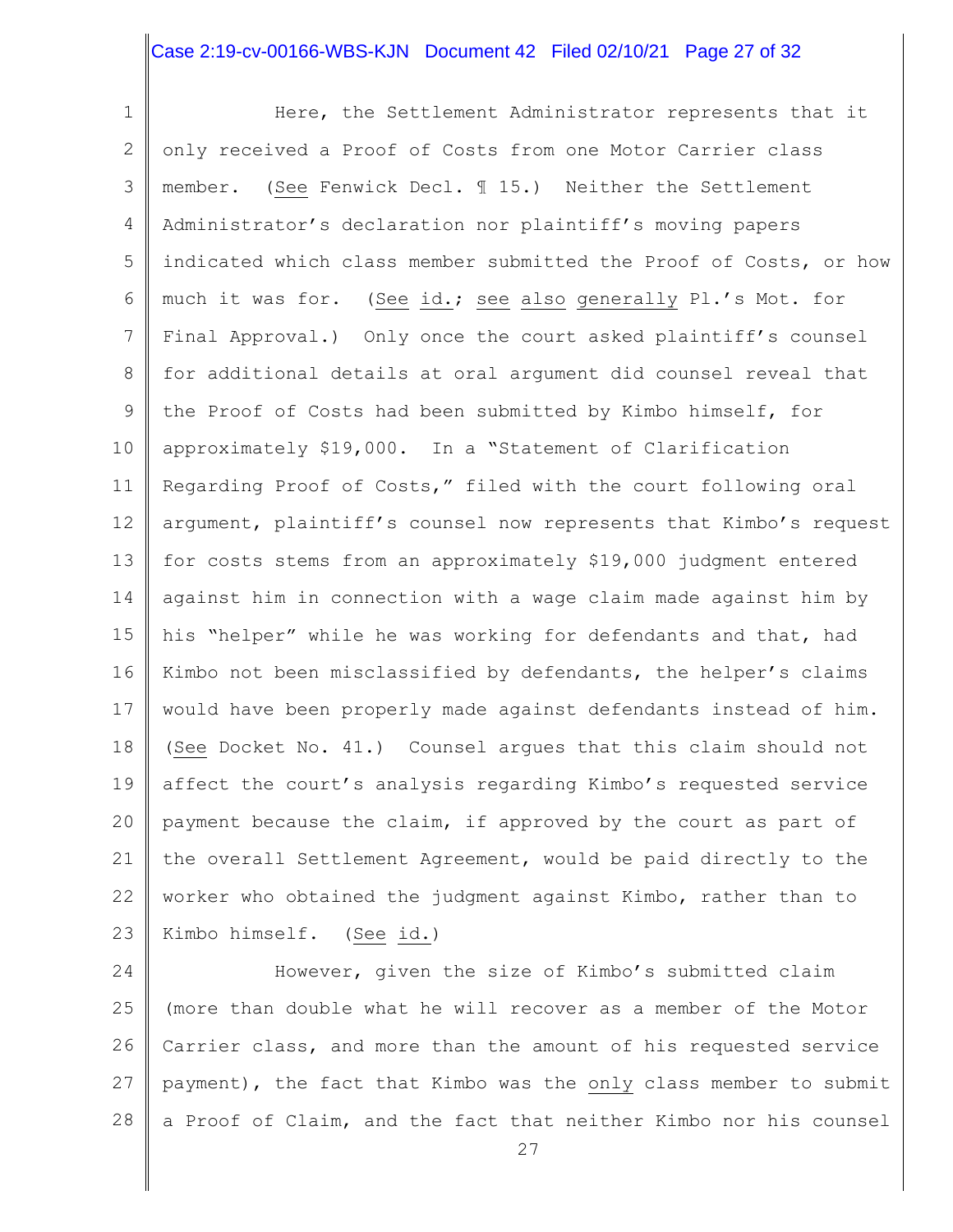### Case 2:19-cv-00166-WBS-KJN Document 42 Filed 02/10/21 Page 28 of 32

1 2 3 4 5 6 7 8 were forthcoming with details regarding the claim until pressed by the court at oral argument, the court cannot help but note the possibility that Kimbo used his position as class representative to tailor the Settlement Agreement such that his obligation would be satisfied out of the common fund. Kimbo therefore stands to benefit from his ability to shape the ultimate structure of the class settlement, regardless of whether his claim will be paid to him or directly to the judgment payee. (See Docket No. 41.)

9 10 11 12 13 14 15 16 17 18 19 20 21 22 23 24 25 26 27 Because district courts must "be vigilant in scrutinizing all incentive awards to determine whether they destroy the adequacy of the class representatives," especially where "the proposed service fees greatly exceed the payments to absent class members," the court retains the discretion to reduce the amount of Kimbo's requested service award if it finds that the award would be excessive when compared to the expected recovery of absent class members. See Esomonu v. Omnicare, Inc., No. 15-cv-02003-HSG, 2019 WL 499750, at \*8 (N.D. Cal. Feb. 8, 2019) (reducing \$20,000 incentive payment to \$5,000 because it was disproportionate to the average recovery projected for absent class members). The court may even deny approval of the class action settlement entirely if it finds that the requested service award would give rise to a conflict of interest that would render Kimbo an inadequate representative of the class. See Radcliffe, 715 F.3d at 1166 (reversing district court's approval of class settlement because the interests of class representatives who would get incentive awards diverged from the interests of absent class members).

28

Kimbo's role in approving the Settlement Agreement does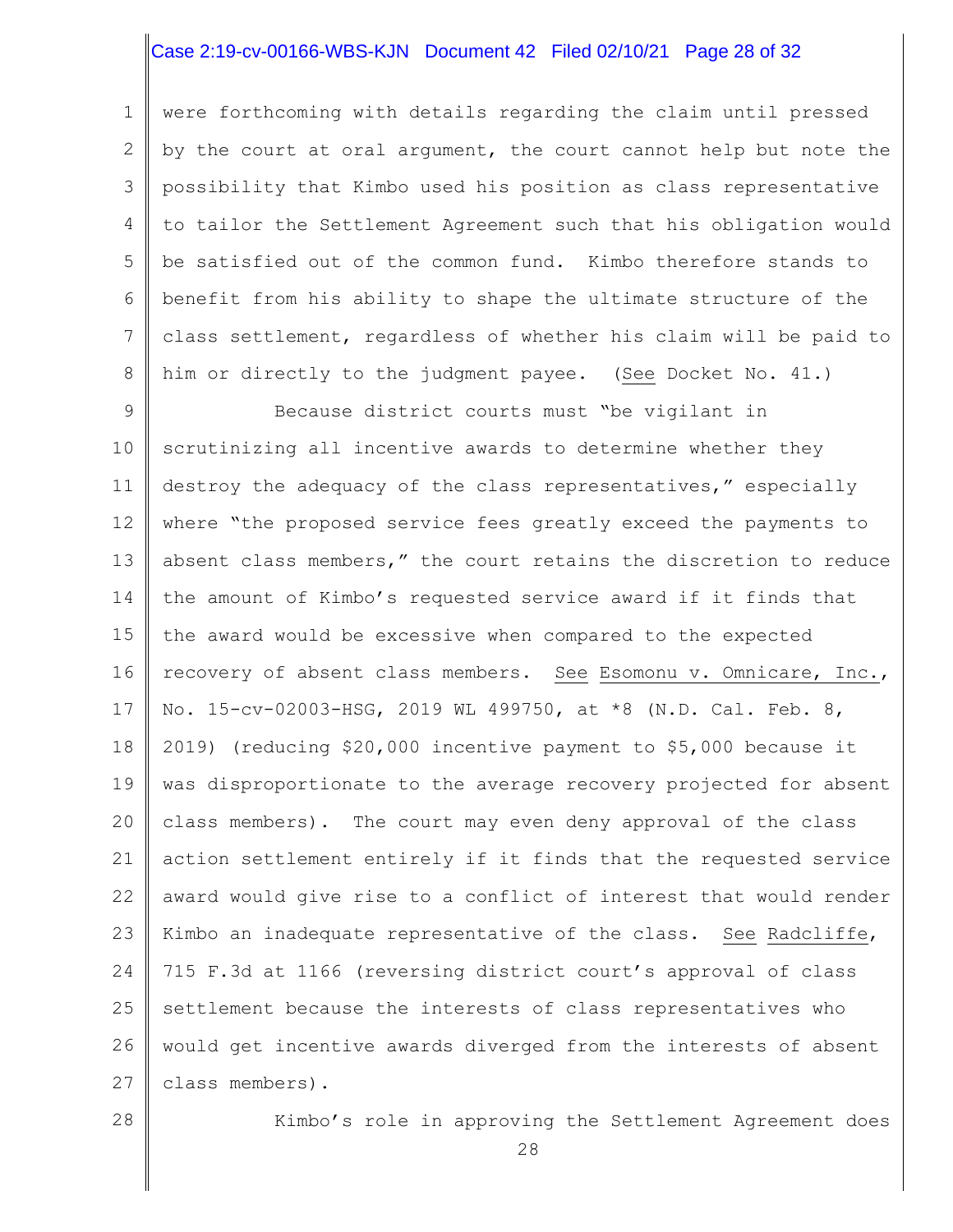## Case 2:19-cv-00166-WBS-KJN Document 42 Filed 02/10/21 Page 29 of 32

1 2 3 4 5 6 7 8 9 10 11 12 13 14 15 16 not go so far as to suggest a conflict of interest that would preclude him from adequately representing the class, given that all members of the Motor Carrier class were eligible to file similar claims with the Settlement Administrator under the terms Settlement Agreement. (See Settlement Agreement ¶ 81(c).) However, the court finds that the presumptively reasonable service award amount of \$5,000 more appropriately captures the value Kimbo added to the class action while accounting for the benefit that Kimbo has already gained from shaping the form of the settlement via his role as class representative. See Esomonu, 2019 WL 499750, at \*8. In light of this benefit, the court is not convinced that it is necessary or appropriate to authorize a service award that, on its own, would be disproportionately larger than the projected recovery for absent class members. See id. The court will therefore authorize payment of a \$5,000 service award.

17 II. Conclusion

18 19 20 21 22 23 Based on the foregoing, the court will grant final certification of the settlement class and will approve the settlement set forth in the settlement agreement as fair, reasonable, and adequate. The settlement agreement shall be binding upon all participating class members who did not exclude themselves.

24 25 26 27 28 IT IS THEREFORE ORDERED that plaintiff's unopposed motions for final approval of the parties' class action settlement and attorneys' fees, costs, and a class representative service payment (Docket Nos. 35-38) be, and the same hereby are, GRANTED.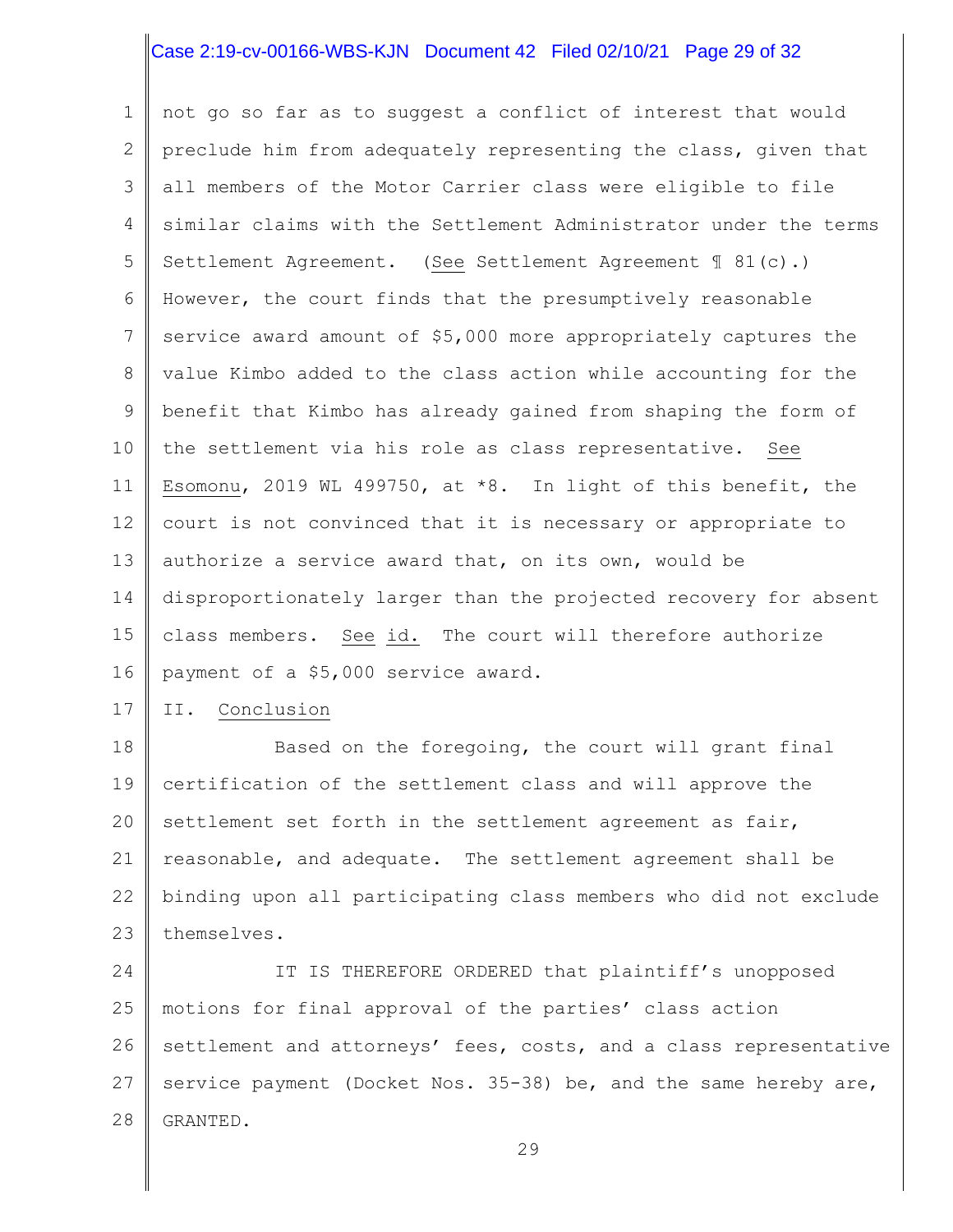|              | Case 2:19-cv-00166-WBS-KJN  Document 42  Filed 02/10/21  Page 30 of 32 |
|--------------|------------------------------------------------------------------------|
| $\mathbf 1$  | IT IS FURTHER ORDERED THAT:                                            |
| $\mathbf{2}$ | (1) Solely for the purpose of this settlement, and                     |
| 3            | pursuant to Federal Rule of Civil Procedure 23, the court hereby       |
| 4            | certifies the following class:                                         |
| 5            | (a) all motor carrier owners who directly contracted                   |
| 6            | with defendants in his or her individual capacity or through a         |
| 7            | business entity and provided transportation services to defendants     |
| 8            | in California at any time from December 12, 2014 through the earlier   |
| 9            | of July 26, 2020 or the date of this Order ("motor carrier class");    |
| 10           | and                                                                    |
| 11           | (b) all individuals who did not contract with                          |
| 12           | defendants and are non-owner drivers and helpers authorized to         |
| 13           | provide transportation services for defendants in California at        |
| 14           | any time from December 12, 2014 through the earlier of July 26,        |
| 15           | 2020 or the date of this Order ("non-carrier class").                  |
| 16           | (2) The court appoints the named plaintiff Joseph                      |
| 17           | Kimbo as class representative and finds that he meets the              |
| 18           | requirements of Rule 23;                                               |
| 19           | (3) The court appoints law firm of Schneider Wallace                   |
| 20           | Cottrell Konecky LLP as class counsel and finds that it meets the      |
| 21           | requirements of Rule 23;                                               |
| 22           | (4) The settlement agreement's plan for class notice is                |
| 23           | the best notice practicable under the circumstances and satisfies      |
| 24           | the requirements of due process and Rule 23. The plan is               |
| 25           | approved and adopted. The notice to the class complies with Rule       |
| 26           | 23(c)(2) and Rule 23(e) and is approved and adopted;                   |
| 27           | (5) The court finds that the parties and their counsel                 |
| 28           | took appropriate efforts to locate and inform all class members<br>30  |

Π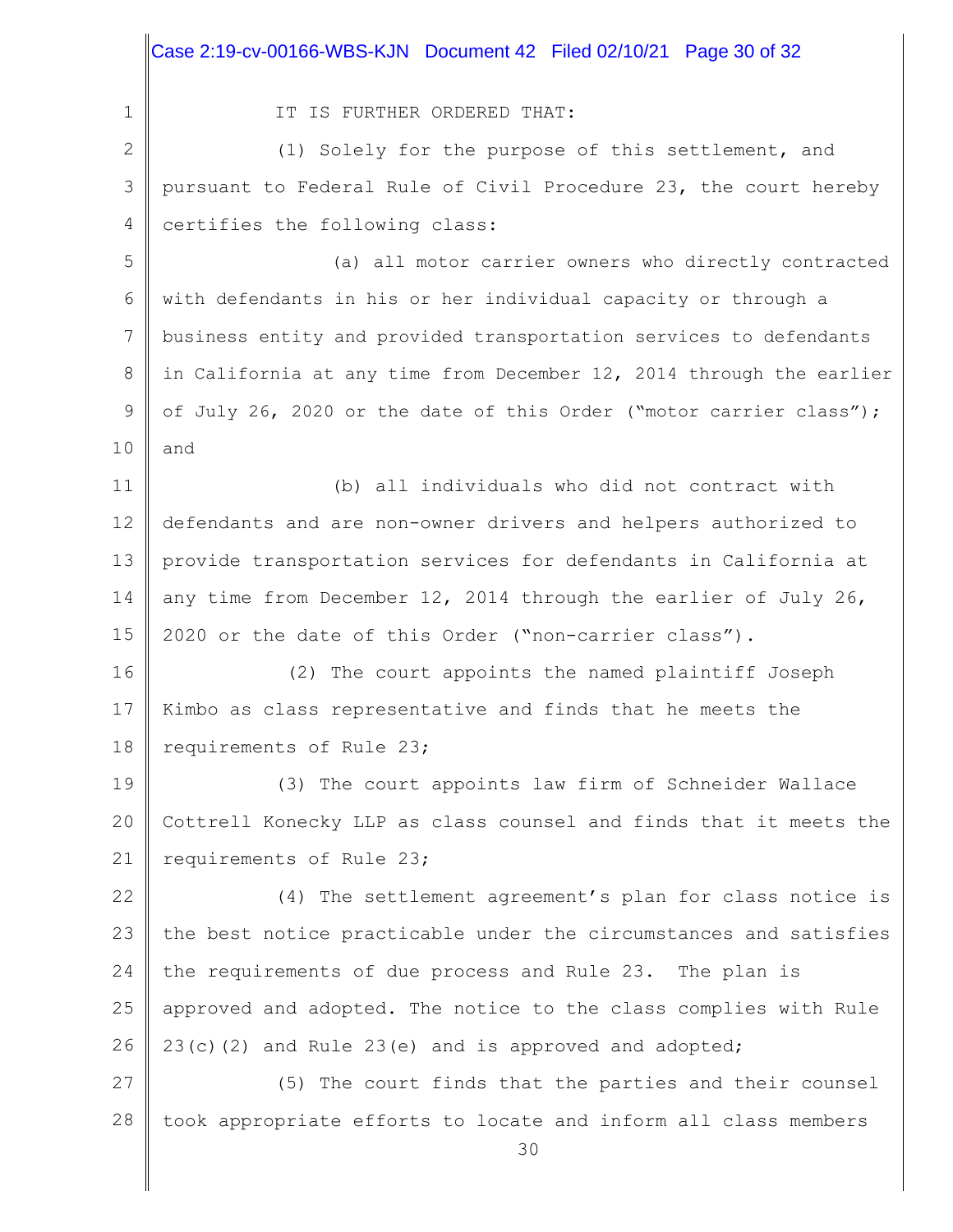#### 1 2 3 4 5 6 7 8 9 10 11 12 13 14 15 16 17 18 19 20 21 22 23 24 25 26 27 28 31 of the settlement. Given that no class member filed an objection to the settlement, the court finds that no additional notice to the class is necessary; (6) As of the date of the entry of this order, plaintiff and all class members who have not timely opted out of this settlement herby do and shall be deemed to have fully, finally, and forever released, settled, compromised, relinquished, and discharged defendants of and from any and all settled claims, pursuant to the release provisions stated in the parties' settlement agreement; (7) Plaintiff's counsel is entitled to fees in the amount of \$1,250,000, and litigation costs in the amount of \$15,525.10; (8) Heffler Claims Group LLC is entitled to administration costs in the amount of \$49,701.50; (9) Plaintiff Joseph Kimbo is entitled to an inventive award in the amount of \$5,000; (10) \$112,500 from the gross settlement amount shall be paid to the California Labor and Workforce Development Agency in satisfaction of defendants' alleged penalties under the Labor Code Private Attorneys General Act; (11) \$125,000 from the gross settlement amount shall be set aside in a reserve fund in the event there are settlement class members who are not identified until after the initial mailing of settlement checks, but who are eligible to participate in the settlement. The reserve fund will also include the amount of any checks that are sent but remain uncashed after 60 days. After expiration of the 60-day period, the reserve fund will be Case 2:19-cv-00166-WBS-KJN Document 42 Filed 02/10/21 Page 31 of 32